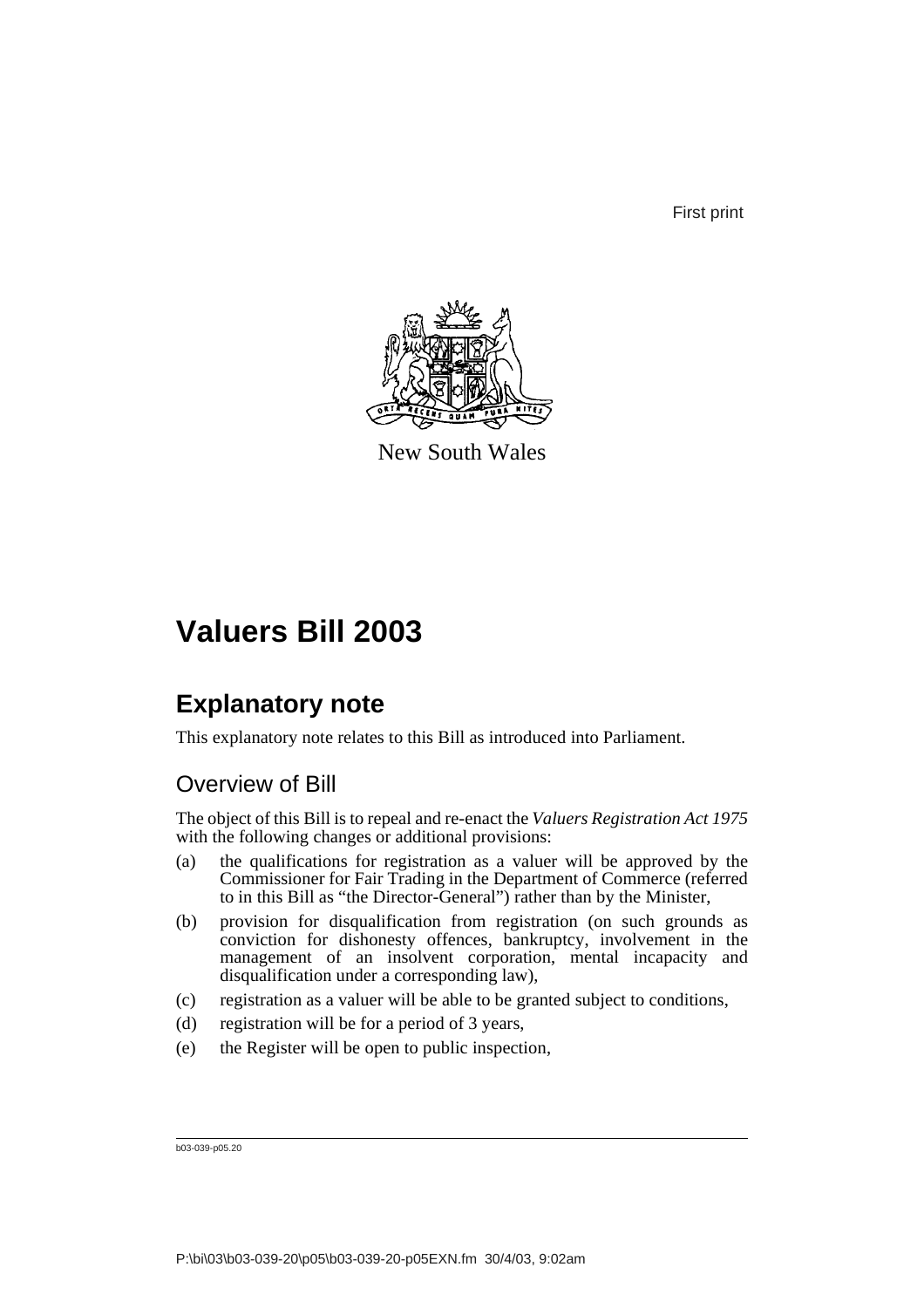Explanatory note

- (f) registration procedures will be subject to the *Licensing and Registration (Uniform Procedures) Act 2002*,
- (g) the regulations will be able to prescribe rules of conduct (enforceable as a disciplinary matter) to be observed in the course of practice as a valuer,
- (h) registered valuers will be required to inform clients of the suspension or cancellation of their registration or the imposition of conditions on their registration,
- (i) the Director-General will be able to accept undertakings (enforceable as a disciplinary matter) from a registered valuer as to the manner in which practice as a valuer will be conducted,
- (j) revised procedures for complaints and disciplinary action against registered valuers, including provision for show cause notices, suspension of registration pending disciplinary action and review of disciplinary action by the Administrative Decisions Tribunal,
- (k) provision for the issue by the Director-General of warning notices about the dangers of dealing with a particular valuer,
- (l) provision for conferring on authorised officers powers of entry and inspection and power to obtain information, records and evidence,
- (m) provision for the Director-General to obtain a Supreme Court injunction in connection with a threatened or apprehended contravention of the proposed Act,
- (n) restrictions on disclosure of information obtained in the course of the administration of the proposed Act,
- (o) additional provisions with respect to offences, including provisions for the issue of penalty notices, offences by corporations and authorising the taking of proceedings for offences within 3 years after offences are committed or (with the consent of the Attorney General) at any time.

## Outline of provisions

## **Part 1 Preliminary**

**Clause 1** sets out the name (also called the short title) of the proposed Act.

**Clause 2** provides for the commencement of the proposed Act on a day or days to be appointed by proclamation (except as provided by the proposed section).

**Clause 3** defines certain words and expressions used in the proposed Act.

**Clause 4** creates exceptions from the proposed Act for valuations carried out by architects, engineers and surveyors.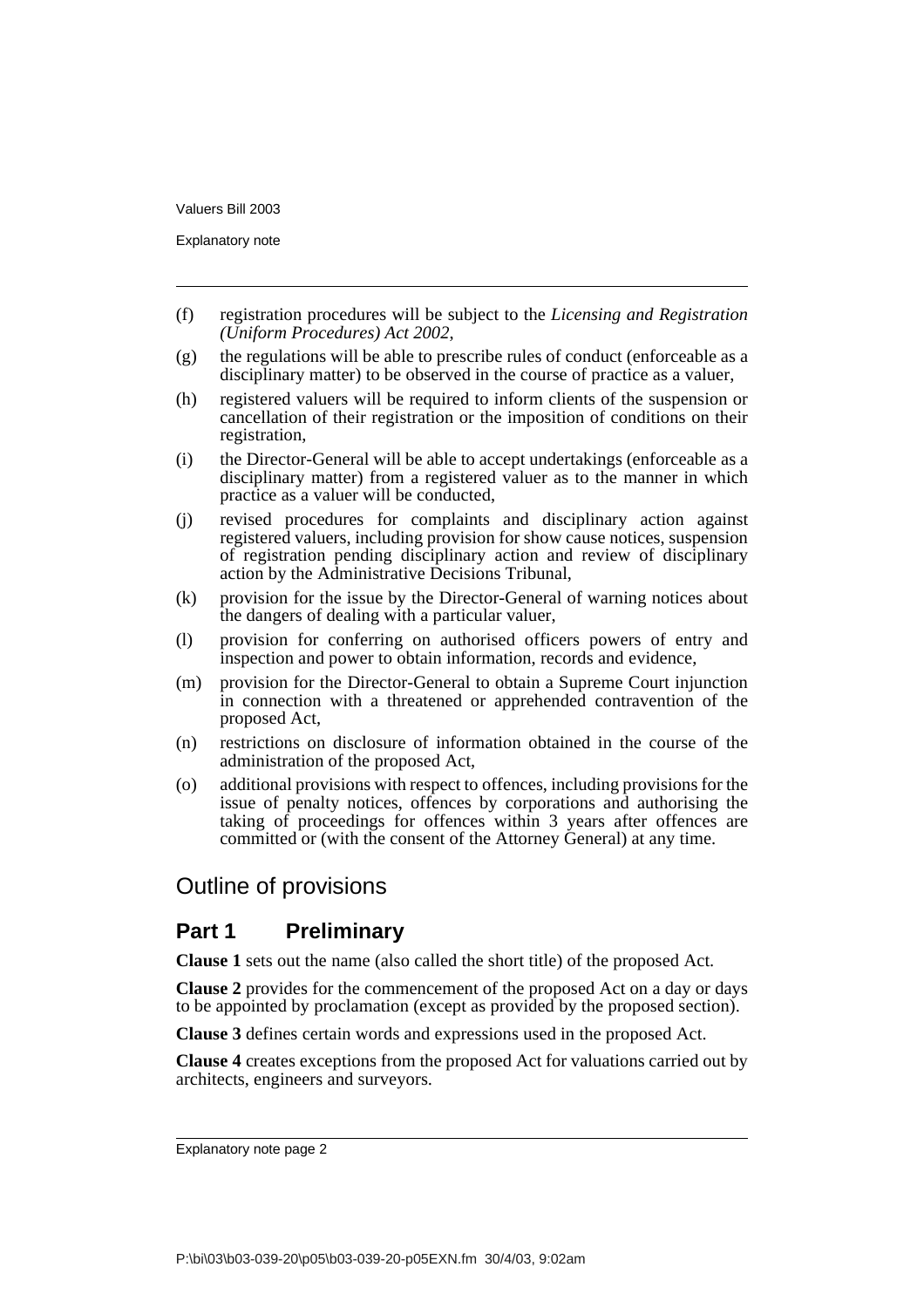Explanatory note

**Clause 5** provides that notes do not form part of the proposed Act.

## **Part 2 Registration**

**Clause 6** creates offences that prohibit a natural person from practising or advertising as a valuer, or employing a person as a valuer, unless the person is registered as a valuer.

**Clause 7** creates offences that prohibit a corporation from practising or advertising as a valuer unless an employee or director of the corporation is registered as a valuer.

**Clause 8** sets out the requirements for eligibility for registration as a valuer.

**Clause 9** provides for disqualification from registration as a valuer.

**Clause 10** provides for the grant of registration as a valuer by the Director-General and for the application to registration as a valuer of provisions of the *Licensing and Registration (Uniform Procedures) Act 2002*.

**Clause 11** provides for registration to be granted subject to conditions.

**Clause 12** provides that registration as a valuer remains in force for 3 years.

**Clause 13** requires a registered valuer to produce his or her certificate of registration on request by a person for whom the valuer values property or enters into an arrangement for the valuation of property.

**Clause 14** requires the Director-General to maintain a Register for the purposes of the proposed Act (containing particulars required by the regulations) and for the Register to be open to public inspection.

**Clause 15** provides for the cancellation of registration on certain grounds.

**Clause 16** requires a valuer to give notice to clients of the suspension or cancellation of the valuer's registration or the imposition of conditions on the valuer's registration.

**Clause 17** provides for the regulations to prescribe rules of conduct to be observed in the course of practice as a valuer.

**Clause 18** provides for the Director-General to accept undertakings from registered valuers as to the manner in which practise as a valuer will be conducted.

## **Part 3 Complaints and disciplinary action**

**Clause 19** lists the grounds for the taking of disciplinary action against a valuer.

**Clause 20** lists the kinds of disciplinary action that can be taken against a valuer.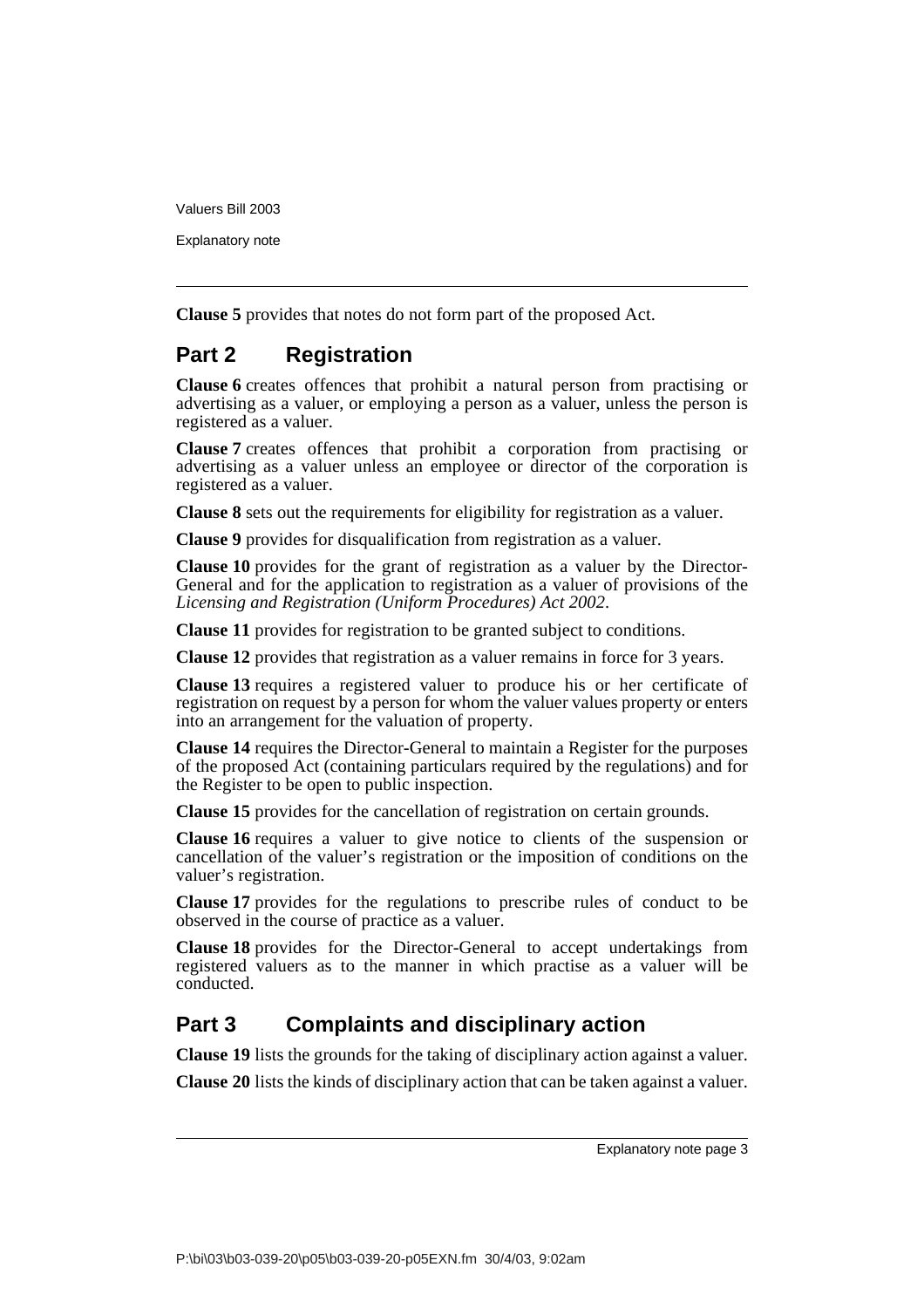Explanatory note

**Clause 21** makes it clear that at any stage of disciplinary action the Director-General can decide to take no further action in a matter.

**Clause 22** provides for the making of complaints to the Director-General about valuers.

**Clause 23** deals with the procedure for the issue of a show cause notice for the taking of disciplinary action against a valuer.

**Clause 24** authorises the Director-General to suspend the registration of a valuer who has been issued with a show cause notice pending a determination of whether to take disciplinary action.

**Clause 25** authorises the Director-General to make investigations and inquiries into disciplinary matters.

**Clause 26** deals with the procedure for the taking of disciplinary action.

**Clause 27** provides for the recovery of a monetary penalty imposed by disciplinary action.

**Clause 28** provides for the review of disciplinary action by the Administrative Decisions Tribunal.

**Clause 29** authorises the Director-General to issue warning notices about risks involved in dealing with specified valuers.

**Clause 30** requires the return of a cancelled or suspended certificate of registration.

## **Part 4 Enforcement**

**Clause 31** provides for authorised officers under the proposed Act.

**Clause 32** confers powers of entry and inspection on authorised officers.

**Clause 33** confers power on authorised officers in connection with the obtaining of information and production of records.

**Clause 34** creates offences of obstructing or failing to comply with any notice or requirement of an authorised officer.

**Clause 35** authorises an authorised officer to take possession of records that constitute evidence.

**Clause 36** deals with the issue of search warrants on the application of authorised officers.

**Clause 37** provides for the grant of injunctions by the Supreme Court on the application of the Director-General in respect of a threatened or apprehended contravention or continuing contravention of a provision of the proposed Act.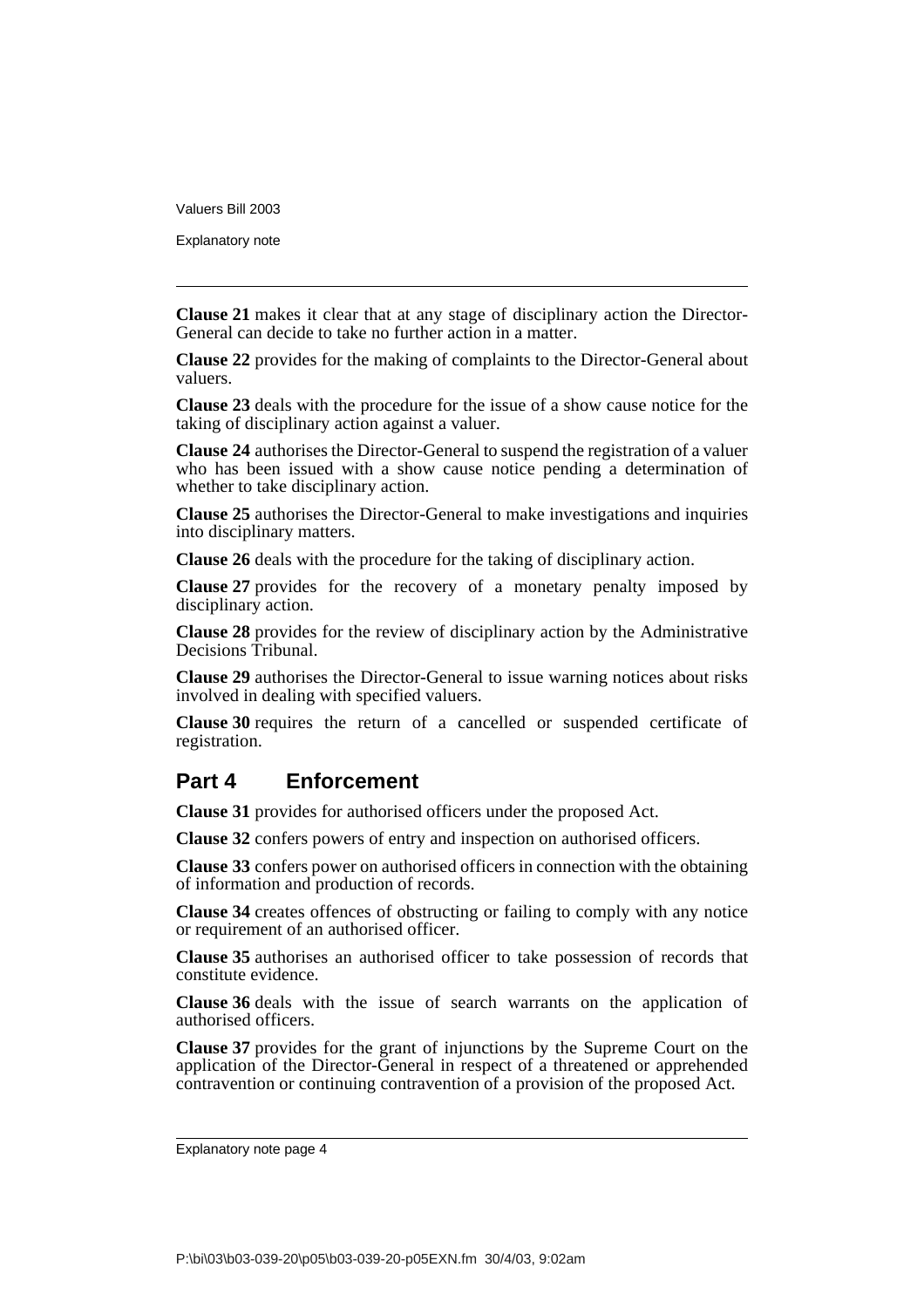Explanatory note

## **Part 5 Miscellaneous**

**Clause 38** imposes restrictions on the disclosure of information obtained in connection with the administration or execution of the proposed Act.

**Clause 39** provides for the delegation of the Director-General's functions under the proposed Act.

**Clause 40** deals with the manner in which a notice or direction in writing under the proposed Act is to be served.

**Clause 41** deals with the taking of proceedings for offences under the proposed Act.

**Clause 42** authorises the issue of penalty notices for offences under the proposed Act.

**Clause 43** allows proceedings for an offence to be taken within 3 years after the offence is alleged to have been committed or (if the Attorney General consents) at any time.

**Clause 44** provides for directors of a corporation to be responsible in some circumstances for offences committed by the corporation.

**Clause 45** provides for consequential repeals of legislation.

**Clause 46** gives effect to Schedule 1 which contains consequential amendments to other Acts.

**Clause 47** gives effect to Schedule 2 which contains savings and transitional provisions.

**Clause 48** is a general regulation-making power.

**Clause 49** is a standard provision dealing with the review by the Minister of the operation of the proposed Act after 5 years.

## **Schedule 1 Amendment of other Acts**

**Schedule 1** makes consequential amendments to other Acts.

## **Schedule 2 Savings and transitional provisions**

**Schedule 2** contains savings and transitional provisions.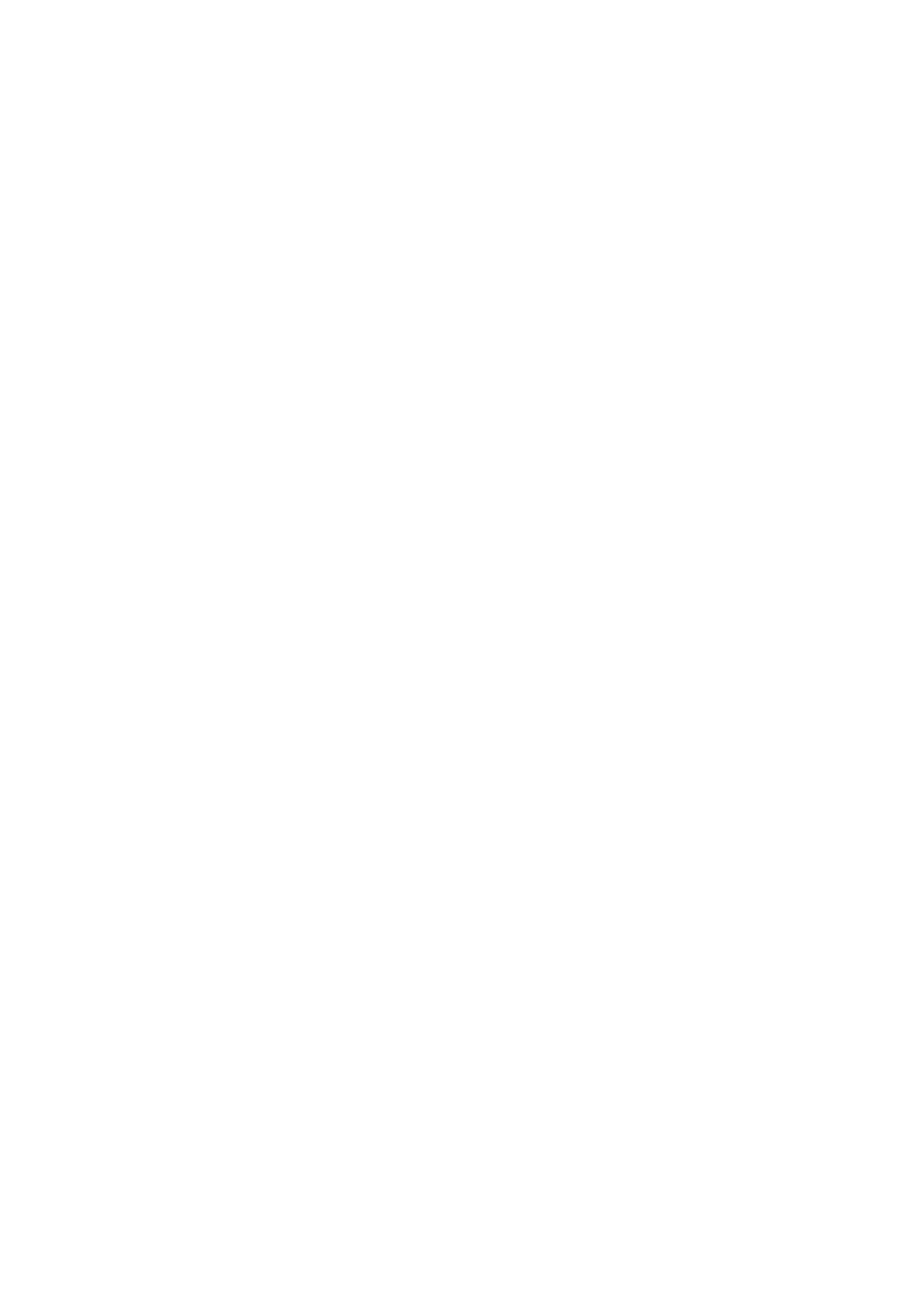First print



New South Wales

# **Valuers Bill 2003**

## **Contents**

|        |    |                                                                                            | Page           |
|--------|----|--------------------------------------------------------------------------------------------|----------------|
| Part 1 |    | <b>Preliminary</b>                                                                         |                |
|        | 1  | Name of Act                                                                                | 2              |
|        | 2  | Commencement                                                                               | 2              |
|        | 3  | Definitions                                                                                | $\overline{2}$ |
|        | 4  | Exception for architects, engineers and surveyors                                          | 3              |
|        | 5  | <b>Notes</b>                                                                               | 3              |
| Part 2 |    | <b>Registration</b>                                                                        |                |
|        | 6  | Natural person practising or advertising as valuer                                         | 4              |
|        | 7  | Corporation practising or advertising as valuer                                            | 4              |
|        | 8  | Eligibility and qualifications for registration                                            | 5              |
|        | 9  | Disqualification from registration                                                         | 5              |
|        | 10 | Application to registration of Licensing and Registration (Uniform<br>Procedures) Act 2002 | 6              |
|        | 11 | Conditions of registration                                                                 |                |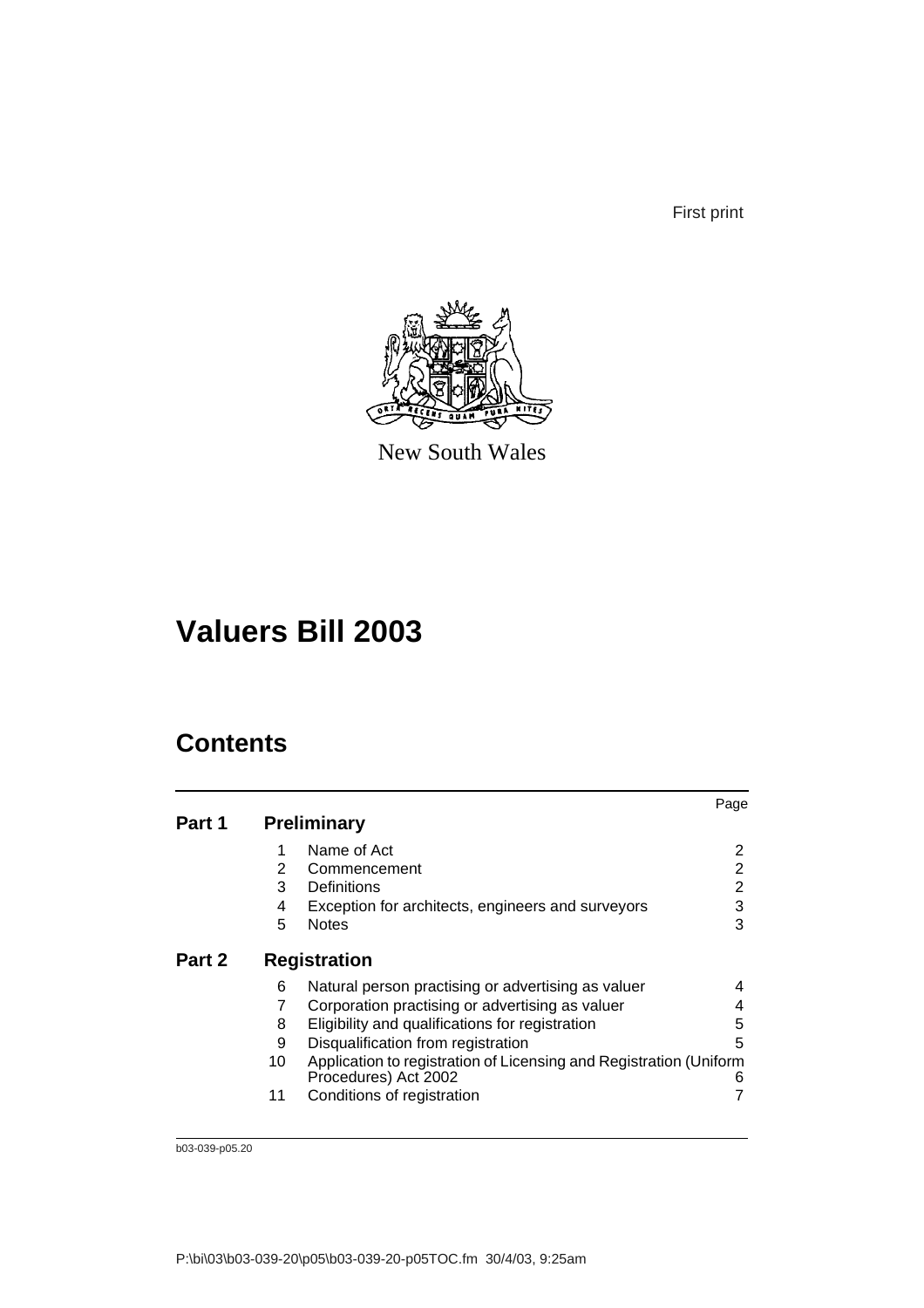**Contents** 

|        |                                                                |                                                                                                                                                                                                                                                                                                                                                                 | Page                                                     |
|--------|----------------------------------------------------------------|-----------------------------------------------------------------------------------------------------------------------------------------------------------------------------------------------------------------------------------------------------------------------------------------------------------------------------------------------------------------|----------------------------------------------------------|
|        | 12<br>13<br>14<br>15                                           | Duration of registration<br>Production of certificate of registration<br>Register<br>Cancellation of registration                                                                                                                                                                                                                                               | 8<br>8<br>8<br>8                                         |
|        | 16                                                             | Clients to be informed of suspension, cancellation or conditions<br>9                                                                                                                                                                                                                                                                                           |                                                          |
|        | 17<br>18                                                       | Practice requirements<br>Undertakings                                                                                                                                                                                                                                                                                                                           | 9<br>9                                                   |
| Part 3 |                                                                | <b>Complaints and disciplinary action</b>                                                                                                                                                                                                                                                                                                                       |                                                          |
|        | 19<br>20<br>21<br>22<br>23<br>24<br>25<br>26<br>27<br>28<br>29 | Grounds for disciplinary action<br>Disciplinary action<br>Decision to take no further action<br>Complaints<br>Show cause notice<br>Power to suspend registration when show cause notice served<br>12<br>Inquiries and investigation<br>Taking of disciplinary action<br>Recovery of monetary penalty<br>Review of disciplinary action by ADT<br>Warning notices | 10<br>10<br>11<br>11<br>11<br>12<br>13<br>13<br>13<br>13 |
|        | 30                                                             | Return of suspended or cancelled certificate of registration                                                                                                                                                                                                                                                                                                    | 14                                                       |
| Part 4 | 31<br>32<br>33<br>34<br>35<br>36<br>37                         | <b>Enforcement</b><br>Authorised officers<br>Powers of entry, inspection etc<br>Power of authorised officer to obtain information, records and<br>evidence<br>Obstruction etc of authorised officers<br>Taking possession of records to be used as evidence<br>Search warrants<br>Injunctions                                                                   | 15<br>15<br>16<br>17<br>17<br>18<br>18                   |
| Part 5 |                                                                | <b>Miscellaneous</b>                                                                                                                                                                                                                                                                                                                                            |                                                          |
|        | 38<br>39<br>40<br>41<br>42<br>43<br>44<br>45<br>46             | Disclosure of information<br>Delegation<br>Service of notices<br>Proceedings for offences<br>Penalty notices<br>Time for laying information<br>Offences by corporations<br>Repeals<br>Amendment of other Acts                                                                                                                                                   | 19<br>20<br>20<br>21<br>22<br>23<br>23<br>23<br>24       |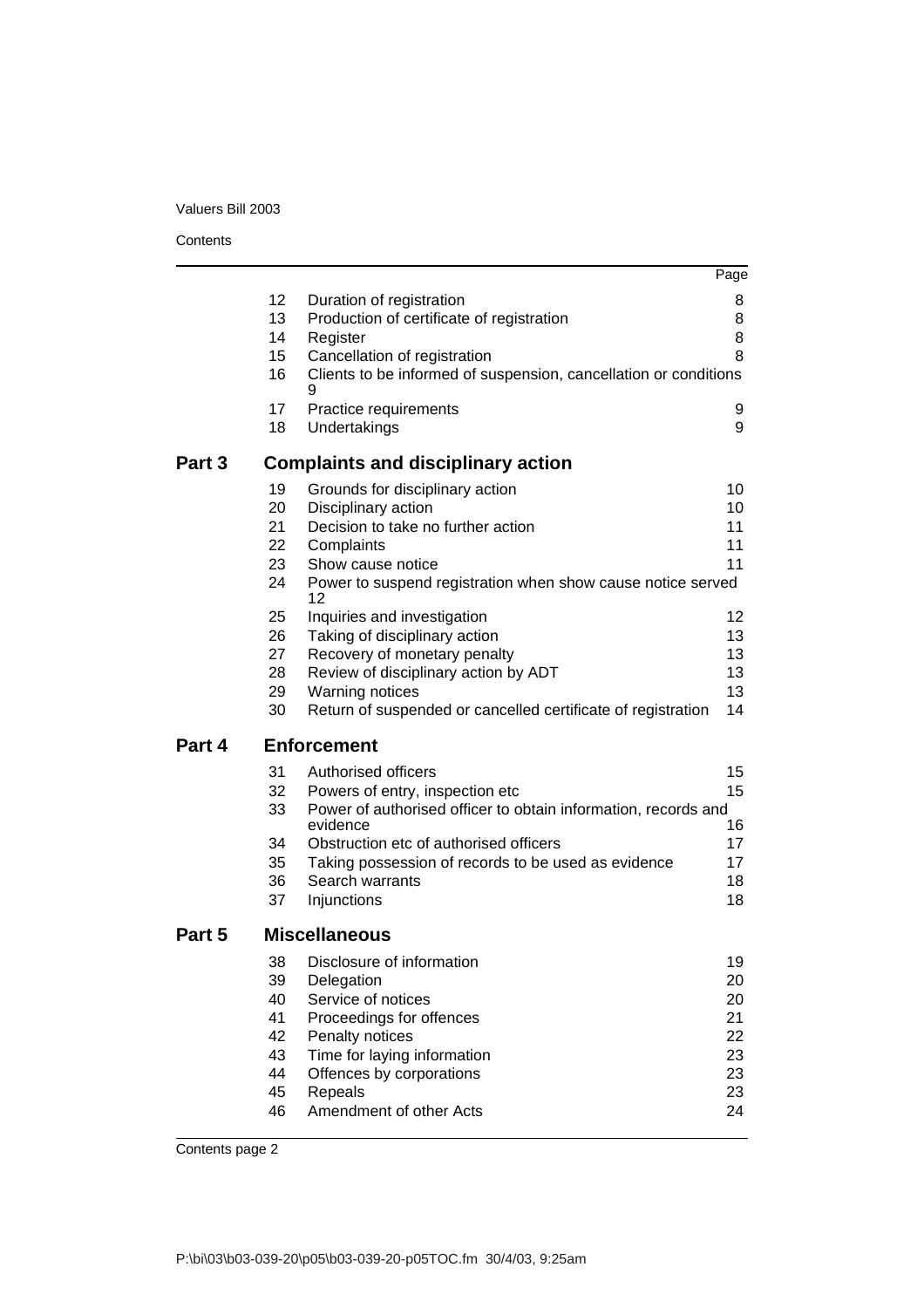**Contents** 

|                  |                                     | Page |
|------------------|-------------------------------------|------|
|                  |                                     |      |
| 47               | Savings and transitional provisions | 24   |
| 48               | Regulations                         | 24   |
| 49               | Review of Act                       | 24   |
| <b>Schedules</b> |                                     |      |
|                  | Amendment of other Acts             | 25   |
|                  | Savings and transitional provisions | 29   |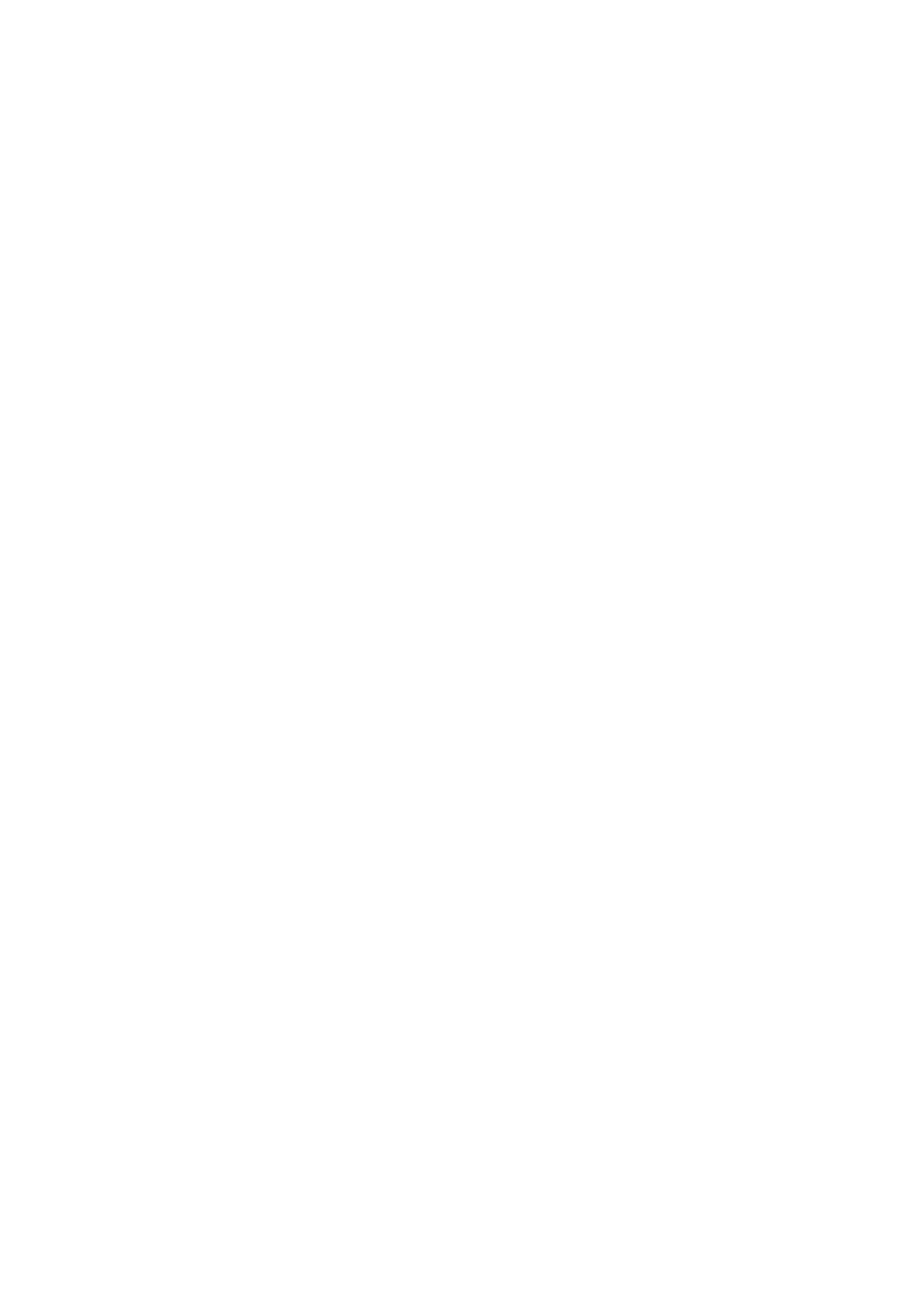

New South Wales

No , 2003

## **A Bill for**

An Act to provide for the qualifications and regulation of valuers; to repeal the *Valuers Registration Act 1975*; and for other purposes.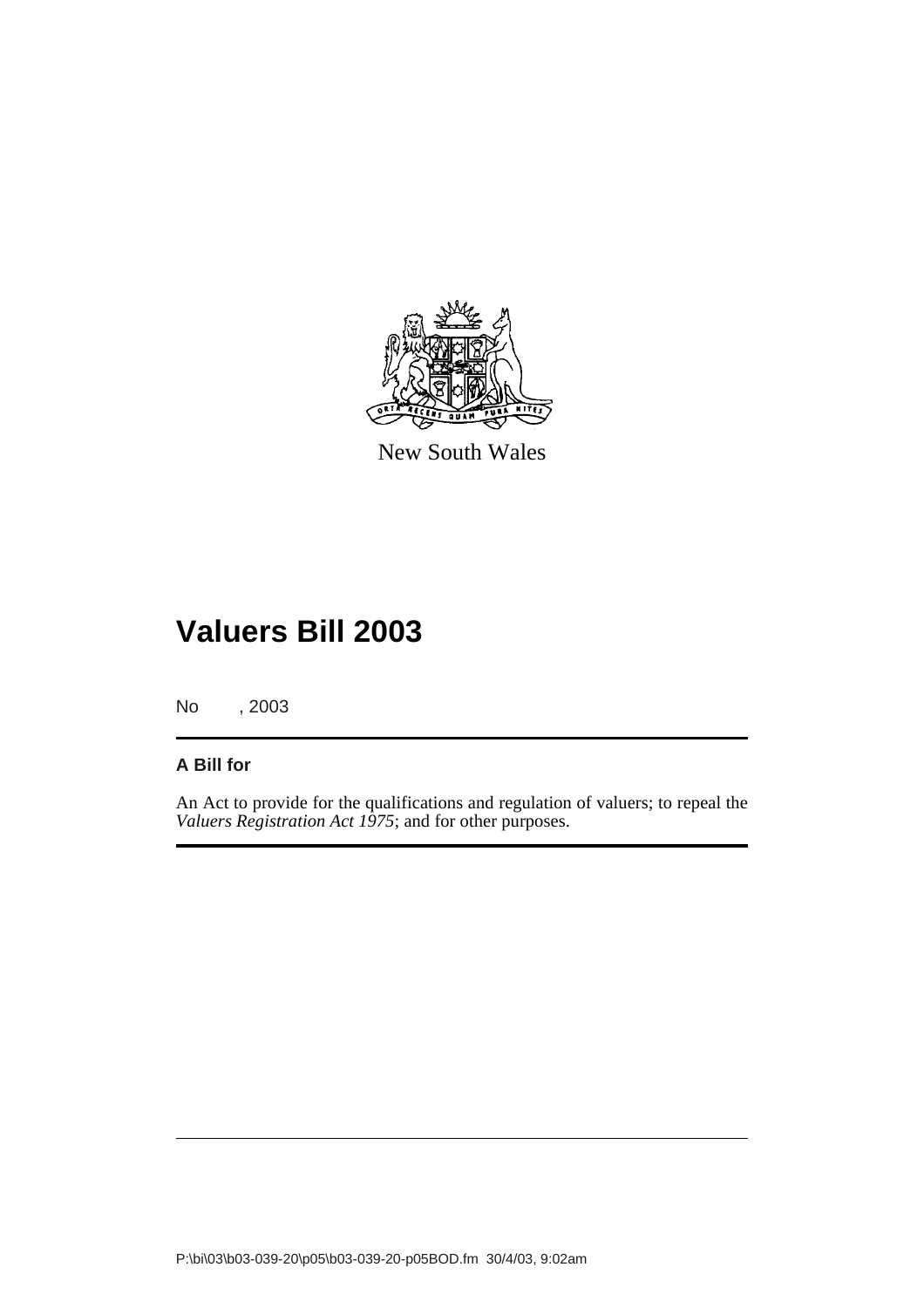| Clause 1 | Valuers Bill 2003 |
|----------|-------------------|
| Part 1   | Preliminary       |

<span id="page-11-3"></span><span id="page-11-2"></span><span id="page-11-1"></span><span id="page-11-0"></span>

| The Legislature of New South Wales enacts: |     |                    | $\mathbf{1}$                                                                                                                                                                                                                  |                      |
|--------------------------------------------|-----|--------------------|-------------------------------------------------------------------------------------------------------------------------------------------------------------------------------------------------------------------------------|----------------------|
| Part 1                                     |     |                    | <b>Preliminary</b>                                                                                                                                                                                                            | 2                    |
| 1                                          |     | Name of Act        |                                                                                                                                                                                                                               | 3                    |
|                                            |     |                    | This Act is the Valuers Act 2003.                                                                                                                                                                                             | 4                    |
| 2                                          |     |                    | <b>Commencement</b>                                                                                                                                                                                                           | 5                    |
|                                            | (1) |                    | This Act commences on a day or days to be appointed by<br>proclamation except as provided by subsection (2).                                                                                                                  | 6<br>$\overline{7}$  |
|                                            | (2) |                    | Schedule 1.6 and 1.15 commence on the commencement of<br>Division 4 of Part 5 of the Law Enforcement (Powers and<br>Responsibilities) Act 2002.                                                                               | 8<br>9<br>10         |
| 3                                          |     | <b>Definitions</b> |                                                                                                                                                                                                                               | 11                   |
|                                            |     |                    | In this Act:                                                                                                                                                                                                                  | 12                   |
|                                            |     |                    | <b><i>authorised officer</i></b> has the meaning given in Part 4 (Enforcement).                                                                                                                                               | 13                   |
|                                            |     |                    | <i>corresponding law</i> means a law of another Australian jurisdiction<br>that is declared by the Minister from time to time by order published<br>in the Gazette to be a law that corresponds to this Act.                  | 14<br>15<br>16       |
|                                            |     |                    | <b>Director-General</b> means:                                                                                                                                                                                                | 17                   |
|                                            |     | (a)                | the Commissioner for Fair<br>Trading,<br>Department<br>of<br>Commerce, or                                                                                                                                                     | 18<br>19             |
|                                            |     | (b)                | if there is no such position in the Department of Commerce—<br>the Director General of that Department.                                                                                                                       | 20<br>21             |
|                                            |     |                    | <i>disqualified person</i> means a person who is disqualified from<br>registration as a valuer under section 9.                                                                                                               | 22<br>23             |
|                                            |     |                    | <i>property</i> means:                                                                                                                                                                                                        | 24                   |
|                                            |     | (a)                | land (including any estate or interest in land), or                                                                                                                                                                           | 25                   |
|                                            |     | (b)                | an exclusive right to the separate occupation of land or a<br>building or part of a building (whether the right derives from<br>the ownership of a share or interest in a body corporate or<br>arising in some other way), or | 26<br>27<br>28<br>29 |
|                                            |     | (c)                | an access licence under the Water Management Act 2000, or                                                                                                                                                                     | 30                   |
|                                            |     | (d)                | any other property that is prescribed by the regulations as<br>property for the purposes of this Act.                                                                                                                         | 31<br>32             |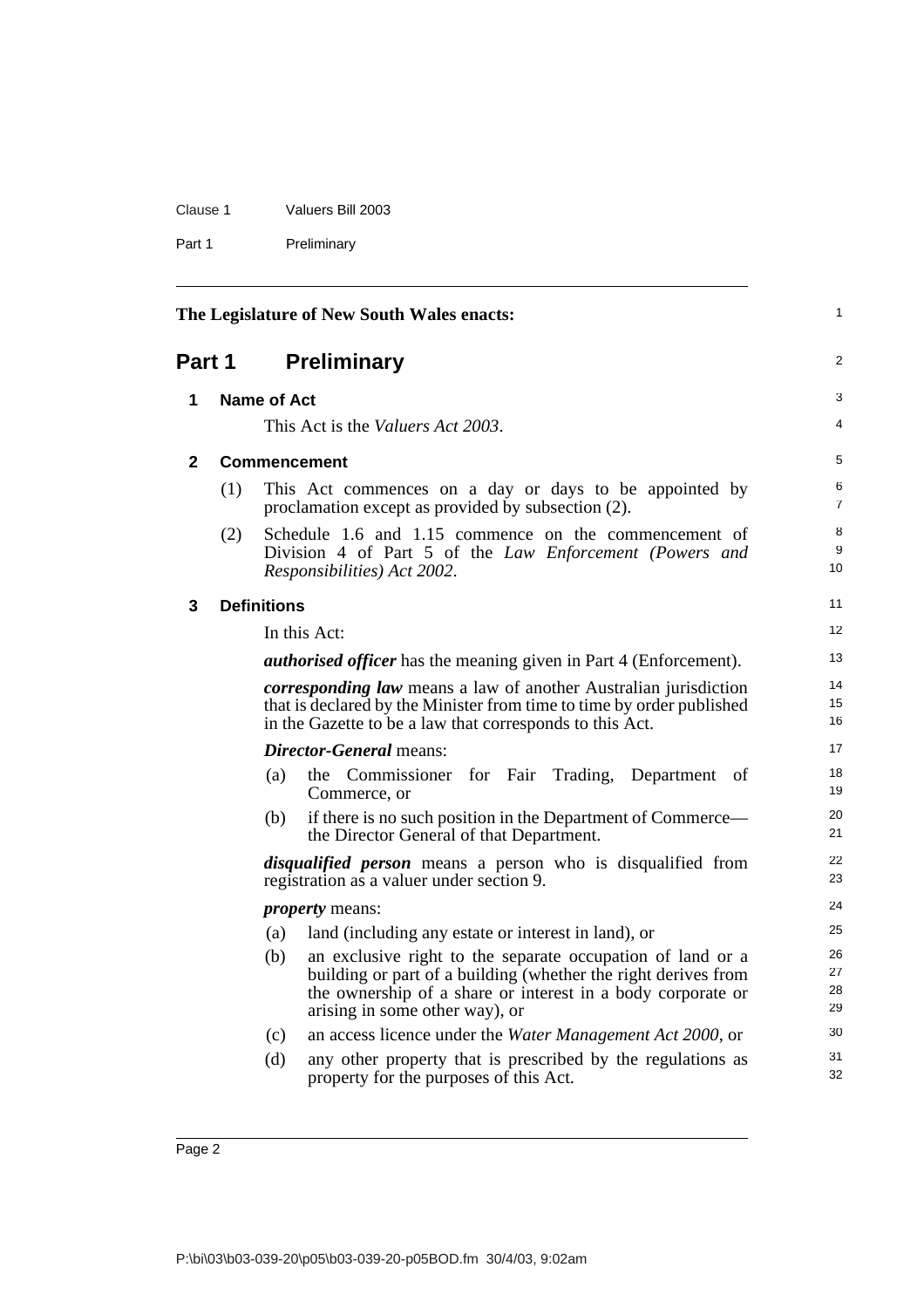| Valuers Bill 2003 | Clause 4 |
|-------------------|----------|
| Preliminary       | Part 1   |

<span id="page-12-1"></span><span id="page-12-0"></span>

|   | <b>Register</b> means the Register maintained under this Act.                                                                                                                                                                                                                                                                                                                                                                  | $\mathbf{1}$                                    |
|---|--------------------------------------------------------------------------------------------------------------------------------------------------------------------------------------------------------------------------------------------------------------------------------------------------------------------------------------------------------------------------------------------------------------------------------|-------------------------------------------------|
|   | <i>registered valuer</i> means a person registered under this Act as a<br>valuer.                                                                                                                                                                                                                                                                                                                                              | $\mathbf{2}$<br>3                               |
|   | <i>valuer</i> means a person who values property for a fee or reward that<br>is paid or payable either to the person or to a person (including the<br>State or an instrumentality or agency of the State) who employs the<br>person, whether in the capacity of employee or agent or in any other<br>capacity.                                                                                                                 | $\overline{4}$<br>5<br>6<br>$\overline{7}$<br>8 |
| 4 | <b>Exception for architects, engineers and surveyors</b>                                                                                                                                                                                                                                                                                                                                                                       | 9                                               |
|   | A person who carries out a valuation of property in the course of and<br>incidentally to the performance of services as an architect, engineer,<br>surveyor or quantity surveyor is not a valuer with respect to that<br>valuation if any fee or reward paid or payable in respect of those<br>services is wholly or principally attributable to the performance of<br>services other than the carrying out of that valuation. | 10<br>11<br>12<br>13<br>14<br>15                |
| 5 | <b>Notes</b>                                                                                                                                                                                                                                                                                                                                                                                                                   | 16                                              |
|   | Notes included in this Act do not form part of this Act.                                                                                                                                                                                                                                                                                                                                                                       | 17                                              |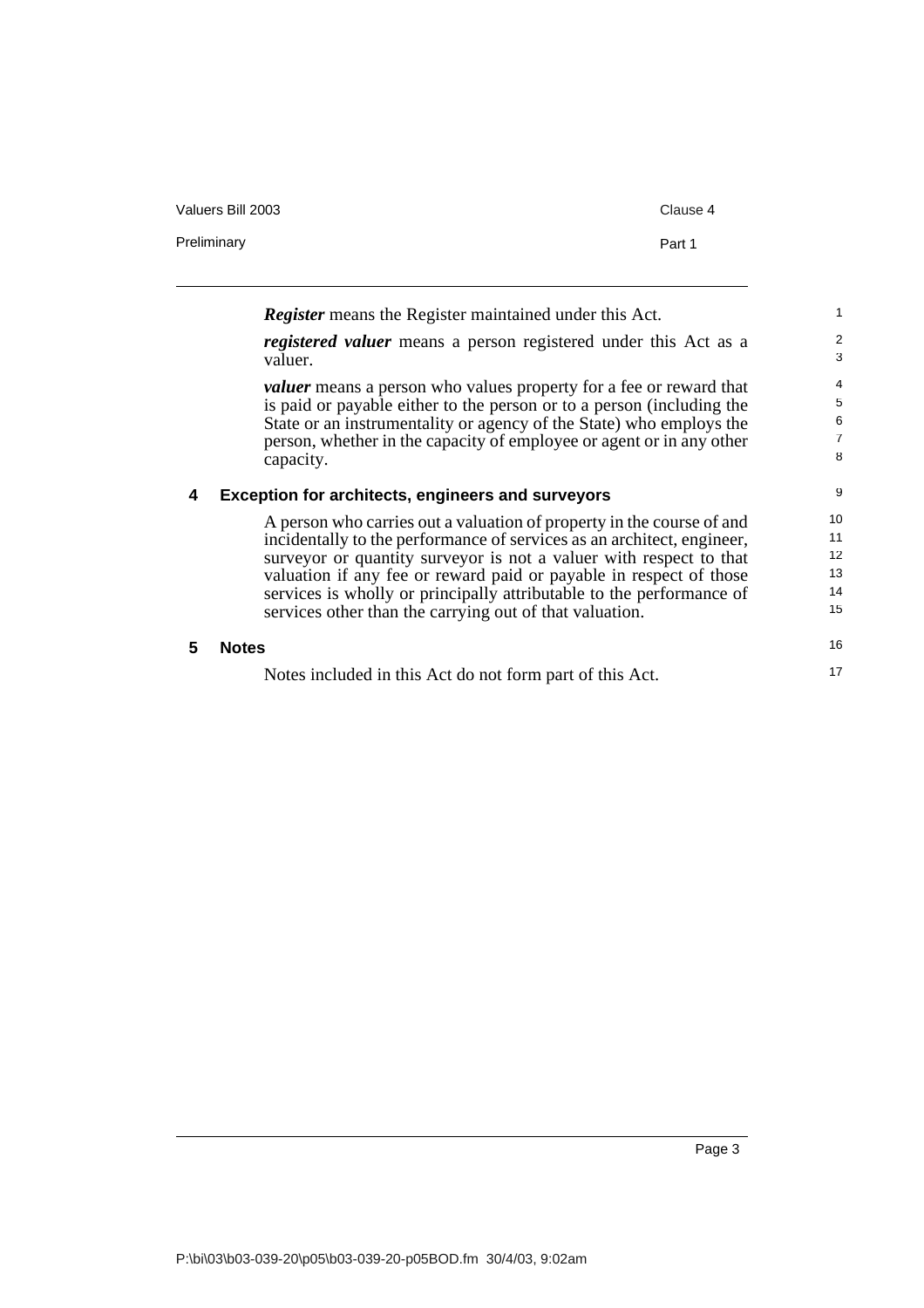## Clause 6 Valuers Bill 2003 Part 2 Registration

<span id="page-13-2"></span><span id="page-13-1"></span><span id="page-13-0"></span>

| Part 2 |     | <b>Registration</b>                                                                                                                                                                                                                                                                                                                                                                                              |                                  |
|--------|-----|------------------------------------------------------------------------------------------------------------------------------------------------------------------------------------------------------------------------------------------------------------------------------------------------------------------------------------------------------------------------------------------------------------------|----------------------------------|
| 6      |     | Natural person practising or advertising as valuer                                                                                                                                                                                                                                                                                                                                                               | 2                                |
|        | (1) | A natural person must not practise or advertise as a valuer unless he<br>or she is a registered valuer.                                                                                                                                                                                                                                                                                                          | 3<br>4                           |
|        | (2) | A registered valuer must not practise as a valuer in contravention of<br>any conditions to which the valuer's registration is subject.                                                                                                                                                                                                                                                                           | 5<br>6                           |
|        | (3) | A natural person must not advertise that a person employed by him<br>or her (whether in the capacity of an employee or in any other<br>capacity) is entitled or prepared to value property or practise as a<br>valuer unless a person so employed is a registered valuer.                                                                                                                                        | 7<br>8<br>9<br>10                |
|        | (4) | Anything done by a person who is a student valuer in the course of<br>carrying out duties under the supervision of a registered valuer does<br>not constitute practise as a valuer for the purposes of this section. A<br>student valuer is a person who is undertaking a course of study<br>approved by the Director-General under this Act in connection with<br>a qualification for registration as a valuer. | 11<br>12<br>13<br>14<br>15<br>16 |
|        | (5) | A person <i>advertises</i> as a valuer by advertising himself or herself or<br>holding himself or herself out as being entitled or prepared to value<br>property or practise as a valuer.                                                                                                                                                                                                                        | 17<br>18<br>19                   |
|        |     | Maximum penalty: 100 penalty units.                                                                                                                                                                                                                                                                                                                                                                              | 20                               |
| 7      |     | Corporation practising or advertising as valuer                                                                                                                                                                                                                                                                                                                                                                  | 21                               |
|        | (1) | A corporation must not practise or advertise as a valuer unless at<br>least one director or at least one employee of the corporation is a<br>registered valuer.                                                                                                                                                                                                                                                  | 22<br>23<br>24                   |
|        | (2) | A corporation must not advertise that a person employed by the<br>corporation (whether in the capacity of an employee or in any other<br>capacity) is entitled or prepared to value property or practise as a<br>valuer unless a person so employed is a registered valuer.                                                                                                                                      | 25<br>26<br>27<br>28             |
|        | (3) | A corporation must not furnish to a person a valuation of any<br>property unless the valuation is signed by a director or employee of<br>the corporation who is a registered valuer.                                                                                                                                                                                                                             | 29<br>30<br>31                   |
|        | (4) | A corporation <i>advertises</i> as a valuer by advertising itself or holding<br>itself out as being entitled or prepared to value property or practise<br>as a valuer.                                                                                                                                                                                                                                           | 32<br>33<br>34                   |
|        |     | Maximum penalty: 200 penalty units.                                                                                                                                                                                                                                                                                                                                                                              | 35                               |
|        |     |                                                                                                                                                                                                                                                                                                                                                                                                                  |                                  |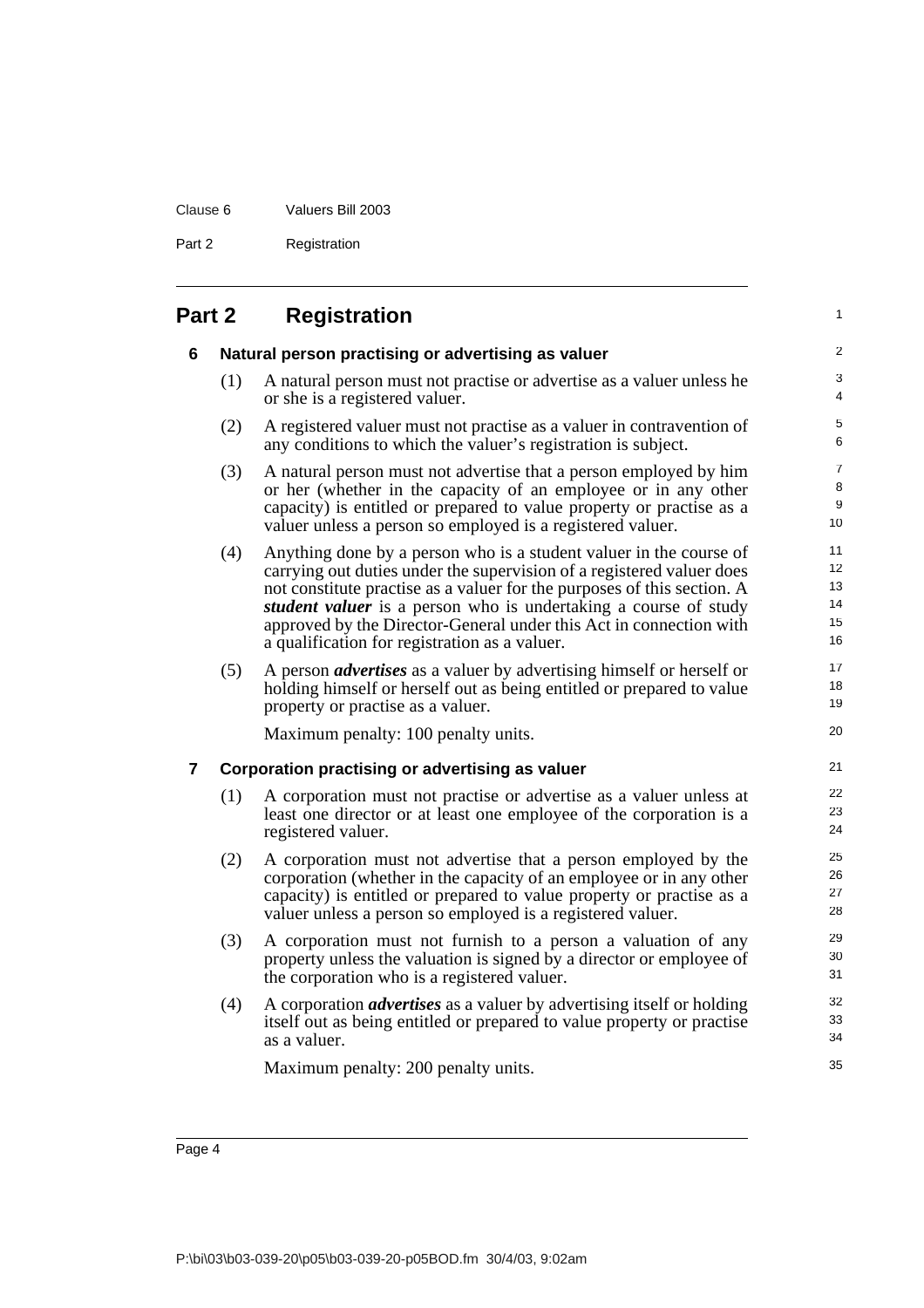| Valuers Bill 2003 | Clause 8 |
|-------------------|----------|
| Registration      | Part 2   |

<span id="page-14-1"></span><span id="page-14-0"></span>

| 8 |     |     | Eligibility and qualifications for registration                                                                                                                                                                                                                                                                                                                                                                      | $\mathbf{1}$                           |
|---|-----|-----|----------------------------------------------------------------------------------------------------------------------------------------------------------------------------------------------------------------------------------------------------------------------------------------------------------------------------------------------------------------------------------------------------------------------|----------------------------------------|
|   | (1) |     | A person is eligible to be registered as a valuer only if the Director-<br>General is satisfied that the person:                                                                                                                                                                                                                                                                                                     | 2<br>3                                 |
|   |     | (a) | is at least 18 years of age, and                                                                                                                                                                                                                                                                                                                                                                                     | 4                                      |
|   |     | (b) | is a fit and proper person to be registered, and                                                                                                                                                                                                                                                                                                                                                                     | 5                                      |
|   |     | (c) | has the qualifications approved by the Director-General for<br>registration as a valuer, and                                                                                                                                                                                                                                                                                                                         | 6<br>7                                 |
|   |     | (d) | is not a disqualified person.                                                                                                                                                                                                                                                                                                                                                                                        | 8                                      |
|   | (2) |     | The Director-General may from time to time approve qualifications<br>for registration as a valuer.                                                                                                                                                                                                                                                                                                                   | 9<br>10                                |
|   | (3) |     | Without limiting the Director-General's power to approve<br>qualifications under this section, the Director-General may approve<br>qualifications by reference to any one or more (or a combination of<br>any one or more) of the following:                                                                                                                                                                         | 11<br>12<br>13<br>14                   |
|   |     | (a) | the completion of a course of study,                                                                                                                                                                                                                                                                                                                                                                                 | 15                                     |
|   |     | (b) | the completion of a period of training in valuing property,                                                                                                                                                                                                                                                                                                                                                          | 16                                     |
|   |     | (c) | the attainment of a standard of competency in valuing<br>property,                                                                                                                                                                                                                                                                                                                                                   | 17<br>18                               |
|   |     | (d) | registration under the Valuers Registration Act 1975 (before<br>the repeal of that Act) or under a corresponding law.                                                                                                                                                                                                                                                                                                | 19<br>20                               |
| 9 |     |     | <b>Disqualification from registration</b>                                                                                                                                                                                                                                                                                                                                                                            | 21                                     |
|   | (1) |     | A person is disqualified from registration as a valuer if the person:                                                                                                                                                                                                                                                                                                                                                | 22                                     |
|   |     | (a) | has a conviction in New South Wales or elsewhere for an<br>offence involving dishonesty that was recorded in the last 10<br>years, unless the Director-General has determined under<br>subsection (2) that the offence should be ignored, or                                                                                                                                                                         | 23<br>24<br>25<br>26                   |
|   |     | (b) | is an undischarged bankrupt or is a director or person<br>concerned in the management of a corporation that is the<br>subject of a winding-up order or for which a controller or<br>administrator has been appointed, unless (in the case of an<br>undischarged bankrupt) the Director-General has certified<br>that he or she is satisfied that the person took all reasonable<br>steps to avoid the bankruptcy, or | 27<br>28<br>29<br>30<br>31<br>32<br>33 |
|   |     | (c) | at any time in the 3 years preceding the application for<br>registration, was an undischarged bankrupt, applied to take<br>the benefit of any law for the relief of bankrupt or insolvent<br>debtors, compounded with his or her creditors or made an                                                                                                                                                                | 34<br>35<br>36<br>37                   |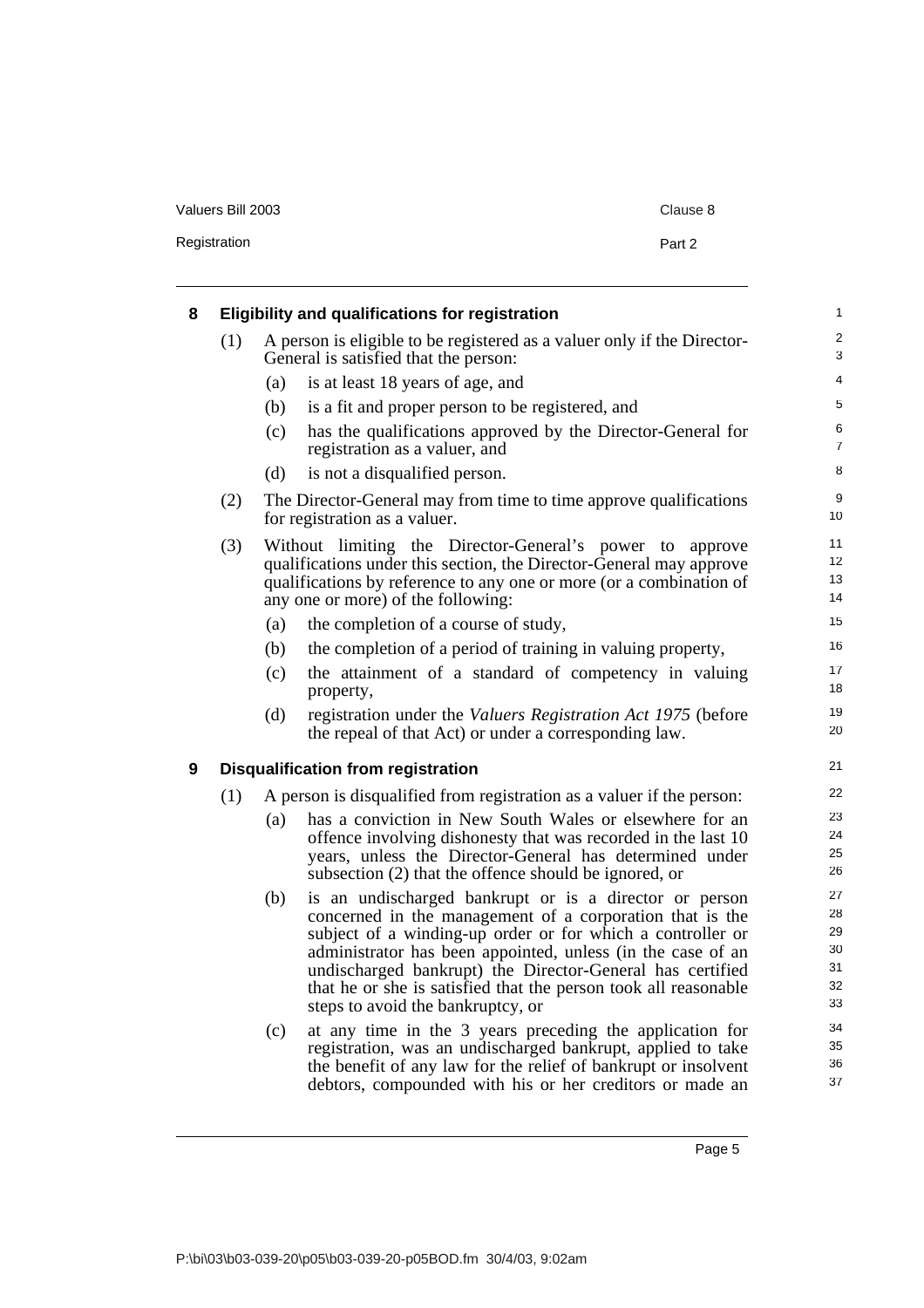| Registration |
|--------------|
|              |

assignment of his or her remuneration for their benefit, unless the Director-General has certified that he or she is satisfied that the person took all reasonable steps to avoid the bankruptcy, or

- (d) at any time in the 3 years preceding the application for registration, was concerned in the management of a corporation when the corporation was the subject of a winding-up order or when a controller or administrator was appointed, unless the Director-General is satisfied that the person took all reasonable steps to avoid the liquidation or administration, or
- (e) is a mentally incapacitated person, or
- (f) is disqualified from being licensed or registered or otherwise authorised under a corresponding law or whose licence, registration or other authority under a corresponding law is suspended, or
- (g) is the holder of a licence, permit or other authority that is suspended under the *Fair Trading Act 1987*, or
- (h) subject to the regulations, is in partnership as a valuer with a person who is a disqualified person, or
- (i) is for the time being declared to be a disqualified person under Part 3 (Complaints and disciplinary action), or
- (j) has failed to pay any monetary penalty payable by the person under Part 3 (Complaints and disciplinary action) or has failed to comply with a direction given by the Director-General under that Part, and the failure continues, or
- (k) is in breach of any provision of this Act or the regulations that is prescribed by the regulations as a disqualifying breach.
- (2) The Director-General may determine that an offence committed by a person should be ignored for the purposes of this section because of the time that has passed since the offence was committed or because of the triviality of the acts or omissions giving rise to the offence.

#### <span id="page-15-0"></span>**10 Application to registration of Licensing and Registration (Uniform Procedures) Act 2002**

(1) The Director-General may grant registration as a valuer for the purposes of this Act.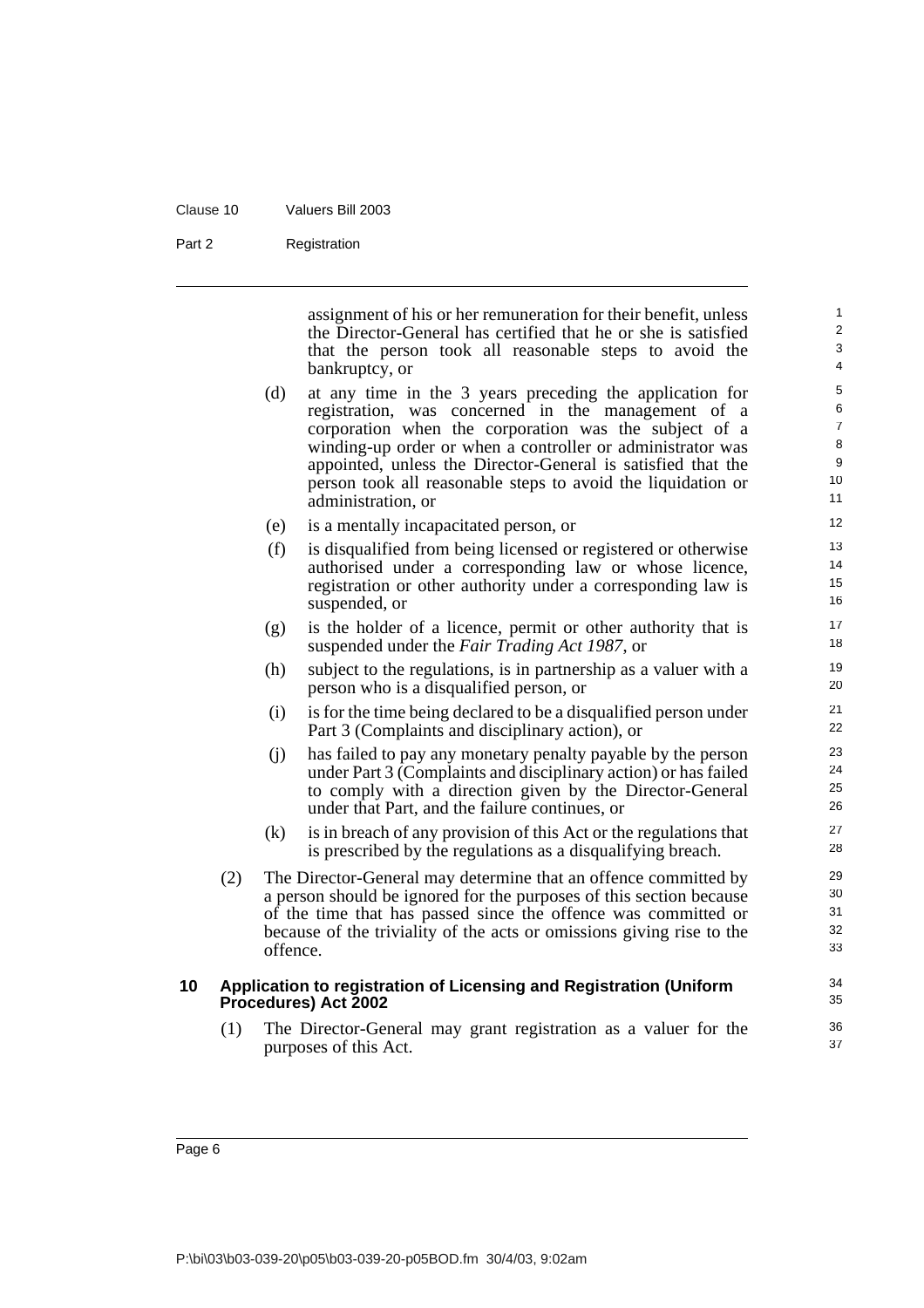| Valuers Bill 2003 | Clause 11 |
|-------------------|-----------|
| Registration      | Part 2    |

<span id="page-16-0"></span>

|    | (2) |     | Part 3 of the Licensing and Registration (Uniform Procedures) Act<br>2002 ( <i>the applied Act</i> ) applies to and in respect of registration as a<br>valuer, subject to the modifications and limitations prescribed by or<br>under this Act. | $\mathbf{1}$<br>2<br>3<br>$\overline{4}$ |
|----|-----|-----|-------------------------------------------------------------------------------------------------------------------------------------------------------------------------------------------------------------------------------------------------|------------------------------------------|
|    | (3) |     | For the purpose of applying Part 3 of the applied Act to registration<br>as a valuer:                                                                                                                                                           | $\,$ 5 $\,$<br>6                         |
|    |     | (a) | an application for the granting of registration may only be<br>made by a natural person, and                                                                                                                                                    | $\overline{7}$<br>8                      |
|    |     | (b) | registration may be amended under that Act, and                                                                                                                                                                                                 | $\boldsymbol{9}$                         |
|    |     | (c) | an application for restoration of registration under section 39<br>of that Act may not be made more than 3 months after the date<br>on which registration expires, and                                                                          | 10<br>11<br>12                           |
|    |     | (d) | the reference to 28 days in section 46 (1) of that Act (as to the<br>period within which applications are to be dealt with) is to be<br>read as a reference to 8 weeks.                                                                         | 13<br>14<br>15                           |
|    | (4) |     | An applicant for registration as a valuer must make provision for the<br>payment of an application fee of an amount prescribed by the<br>regulations.                                                                                           | 16<br>17<br>18                           |
|    | (5) |     | Subject to this section, the regulations may make provision for or<br>with respect to such matters concerning registration under this Act<br>as are relevant to the operation of Part 3 of the applied Act.                                     | 19<br>20<br>21                           |
| 11 |     |     | <b>Conditions of registration</b>                                                                                                                                                                                                               | 22                                       |
|    |     |     | Registration as a valuer may be granted subject to conditions,<br>including (but not limited to) conditions of the following kind:                                                                                                              | 23<br>24                                 |
|    |     | (a) | a condition prohibiting the valuation of specified kinds of<br>property or prohibiting the valuation of property other than<br>specified kinds of property,                                                                                     | 25<br>26<br>27                           |
|    |     | (b) | a condition prohibiting the valuer from practising as a valuer<br>otherwise than as an employee or under the supervision of a<br>registered valuer whose registration is not subject to such a<br>condition,                                    | 28<br>29<br>30<br>31                     |
|    |     | (c) | a condition requiring the valuer to undertake or complete a<br>specified course of studies within a specified period of time,                                                                                                                   | 32<br>33                                 |
|    |     | (d) | a condition requiring the valuer to undertake by way of<br>professional development specified further education or<br>training during the term of the valuer's registration.                                                                    | 34<br>35<br>36                           |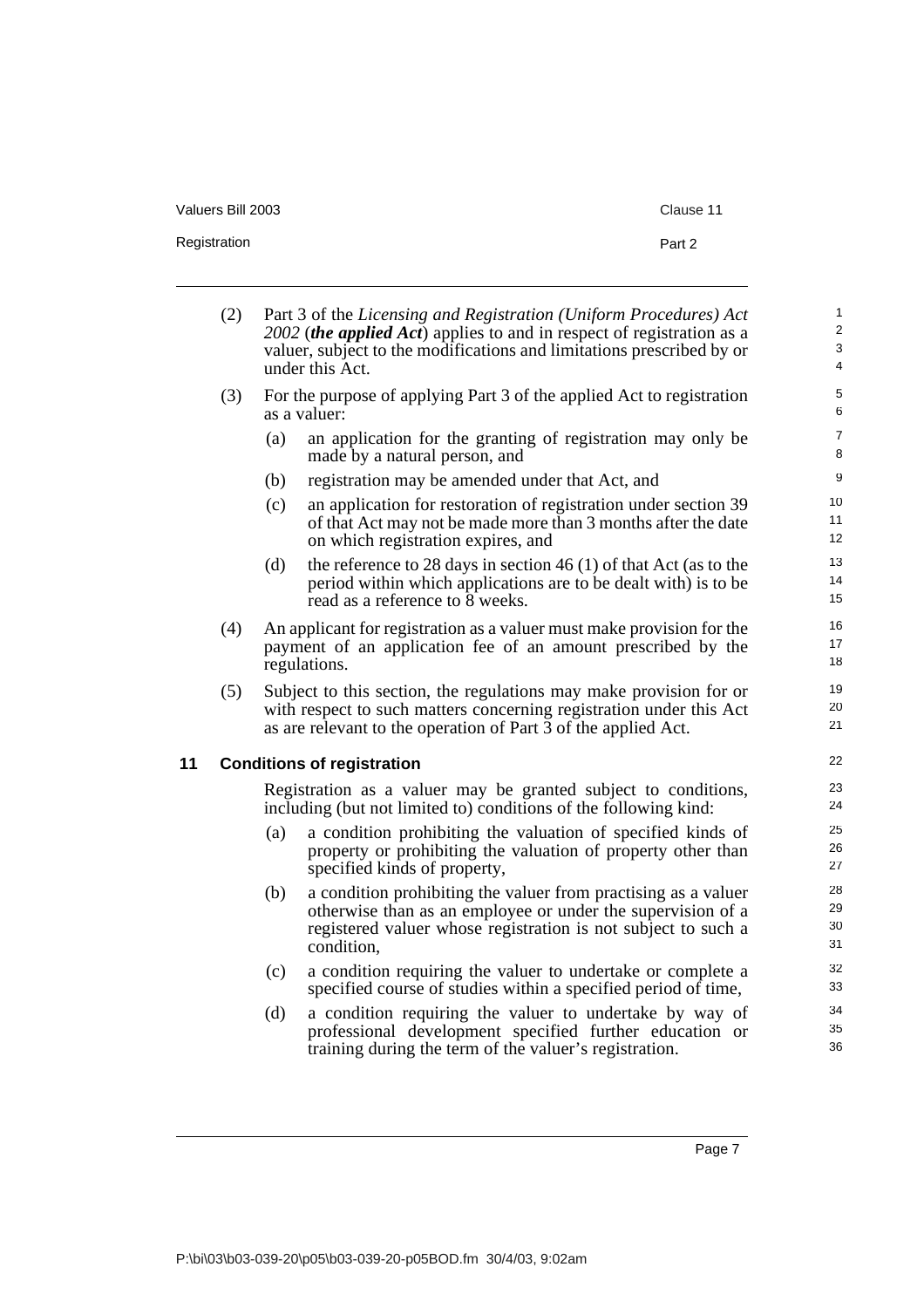<span id="page-17-3"></span><span id="page-17-2"></span><span id="page-17-1"></span><span id="page-17-0"></span>

| 12 |                 | <b>Duration of registration</b>                                                                                                                                                                                                                                                                                      |  |
|----|-----------------|----------------------------------------------------------------------------------------------------------------------------------------------------------------------------------------------------------------------------------------------------------------------------------------------------------------------|--|
|    |                 | Registration as a valuer remains in force (unless it is sooner<br>suspended or cancelled) for 3 years.                                                                                                                                                                                                               |  |
| 13 |                 | Production of certificate of registration                                                                                                                                                                                                                                                                            |  |
|    |                 | A registered valuer must at the request of a person for whom the<br>valuer values property, or with whom the valuer enters into an<br>arrangement for the valuation of property, produce his or her<br>certificate of registration for inspection by the person as soon as<br>practicable after the request is made. |  |
|    |                 | Maximum penalty: 20 penalty units.                                                                                                                                                                                                                                                                                   |  |
| 14 | <b>Register</b> |                                                                                                                                                                                                                                                                                                                      |  |
|    | (1)             | The Director-General is to maintain a Register for the purposes of<br>this Act and is to enter and keep in the Register particulars of such<br>of the following as the regulations may require:                                                                                                                      |  |
|    |                 | certificates of registration issued under this Act,<br>(a)                                                                                                                                                                                                                                                           |  |
|    |                 | any conditions to which registration is subject,<br>(b)                                                                                                                                                                                                                                                              |  |
|    |                 | applications for registration that are refused,<br>(c)                                                                                                                                                                                                                                                               |  |
|    |                 | (d)<br>prosecutions taken under this Act and the result of those<br>prosecutions,                                                                                                                                                                                                                                    |  |
|    |                 | warning notices that the Director-General has authorised<br>(e)<br>publication of under this Act,                                                                                                                                                                                                                    |  |
|    |                 | (f)<br>disciplinary action taken under this Act,                                                                                                                                                                                                                                                                     |  |
|    |                 | undertakings given under this Act by a registered valuer,<br>(g)                                                                                                                                                                                                                                                     |  |
|    |                 | (h)<br>such other matters as may be prescribed by the regulations.                                                                                                                                                                                                                                                   |  |
|    | (2)             | Any person is entitled to inspect any entry in the Register on<br>payment of such fee as the Director-General may determine for the<br>giving of access to the Register.                                                                                                                                             |  |
| 15 |                 | <b>Cancellation of registration</b>                                                                                                                                                                                                                                                                                  |  |
|    | (1)             | The Director-General is to cancel the registration of a registered<br>valuer if the person:                                                                                                                                                                                                                          |  |
|    |                 | has died, or<br>(a)                                                                                                                                                                                                                                                                                                  |  |
|    |                 | (b)<br>has requested that his or her registration be cancelled, or                                                                                                                                                                                                                                                   |  |
|    |                 | (c)<br>has become a disqualified person, or                                                                                                                                                                                                                                                                          |  |

Clause 12 Valuers Bill 2003

Part 2 Registration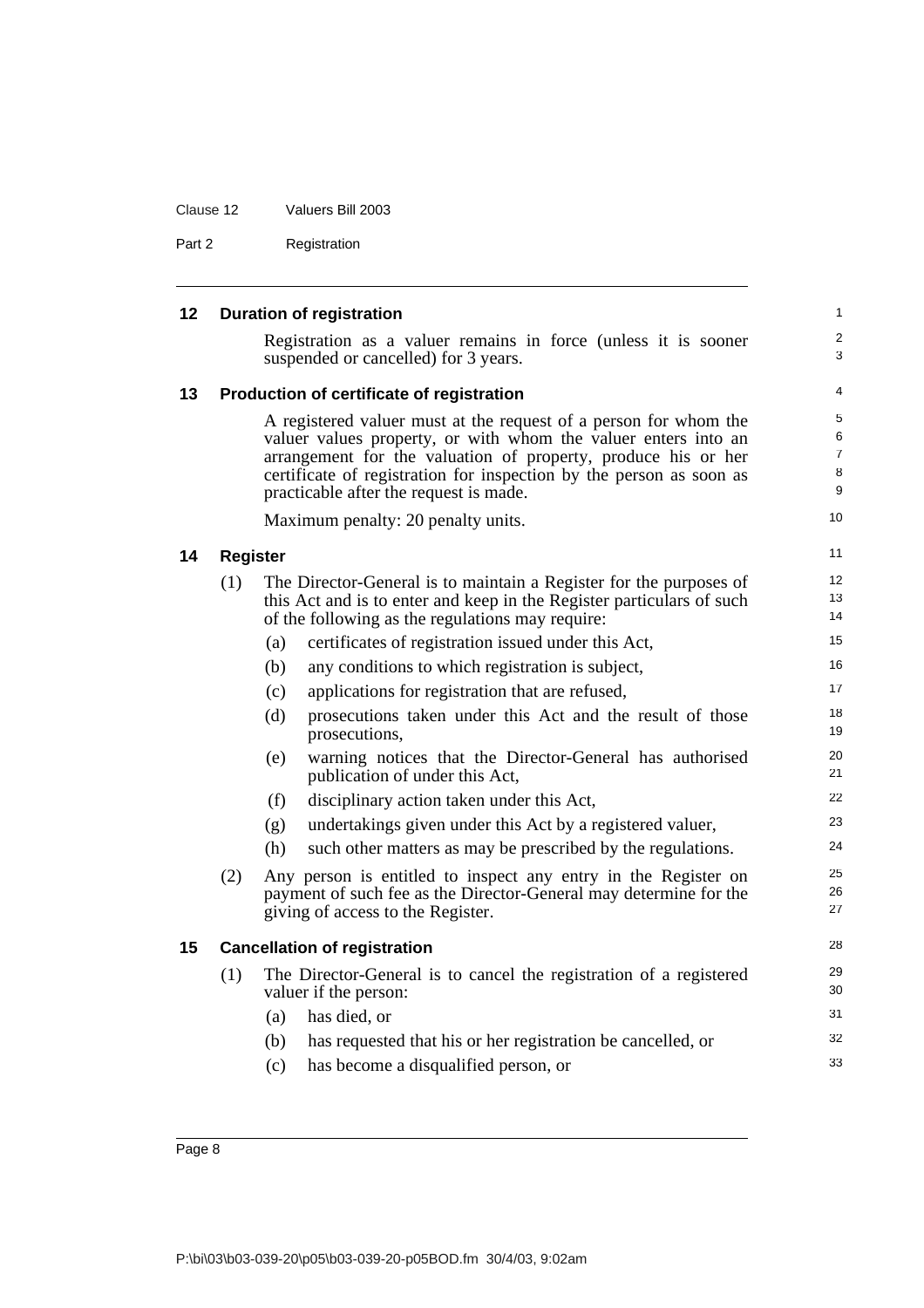| Valuers Bill 2003 | Clause 16 |
|-------------------|-----------|
| Registration      | Part 2    |

| (d) | is not eligible to be registered and was registered by mistake |
|-----|----------------------------------------------------------------|
|     | or as a result of any false representation concerning the      |
|     | person's age or qualifications for registration.               |

- (2) A person whose registration is cancelled may apply to the Administrative Decisions Tribunal for a review of the decision of the Director-General to cancel the person's registration.
- (3) The cancellation of registration under subsection  $(1)$  (c) or (d) does not take effect until notice of cancellation is served on the person concerned.
- (4) The Director-General may, in any case in which the Director-General thinks it appropriate to do so, restore the registration of any valuer whose registration has been cancelled under this section without payment of any fee or on payment of such fee, not exceeding the fee prescribed by the regulations for the purposes of this section, as the Director-General may direct.

#### <span id="page-18-0"></span>**16 Clients to be informed of suspension, cancellation or conditions**

A person whose registration as a valuer is suspended or cancelled under section 15 or Part 3, or on whose registration conditions are imposed under Part 3, must within 3 days after notice of that action is given to the person notify the fact to each person with whom the valuer has an arrangement for the carrying out of a valuation of property.

Maximum penalty: 10 penalty units.

#### <span id="page-18-1"></span>**17 Practice requirements**

The regulations may prescribe rules of conduct to be observed in the course of practice as a valuer.

**Note.** Part 3 provides that a contravention of a provision of the regulations is grounds for taking disciplinary action against a person.

#### <span id="page-18-2"></span>**18 Undertakings**

The Director-General may accept a written undertaking from a registered valuer as to the manner in which the valuer will conduct the valuer's practise as a valuer.

**Note.** Part 3 provides that a breach of such an undertaking is grounds for taking disciplinary action against a valuer.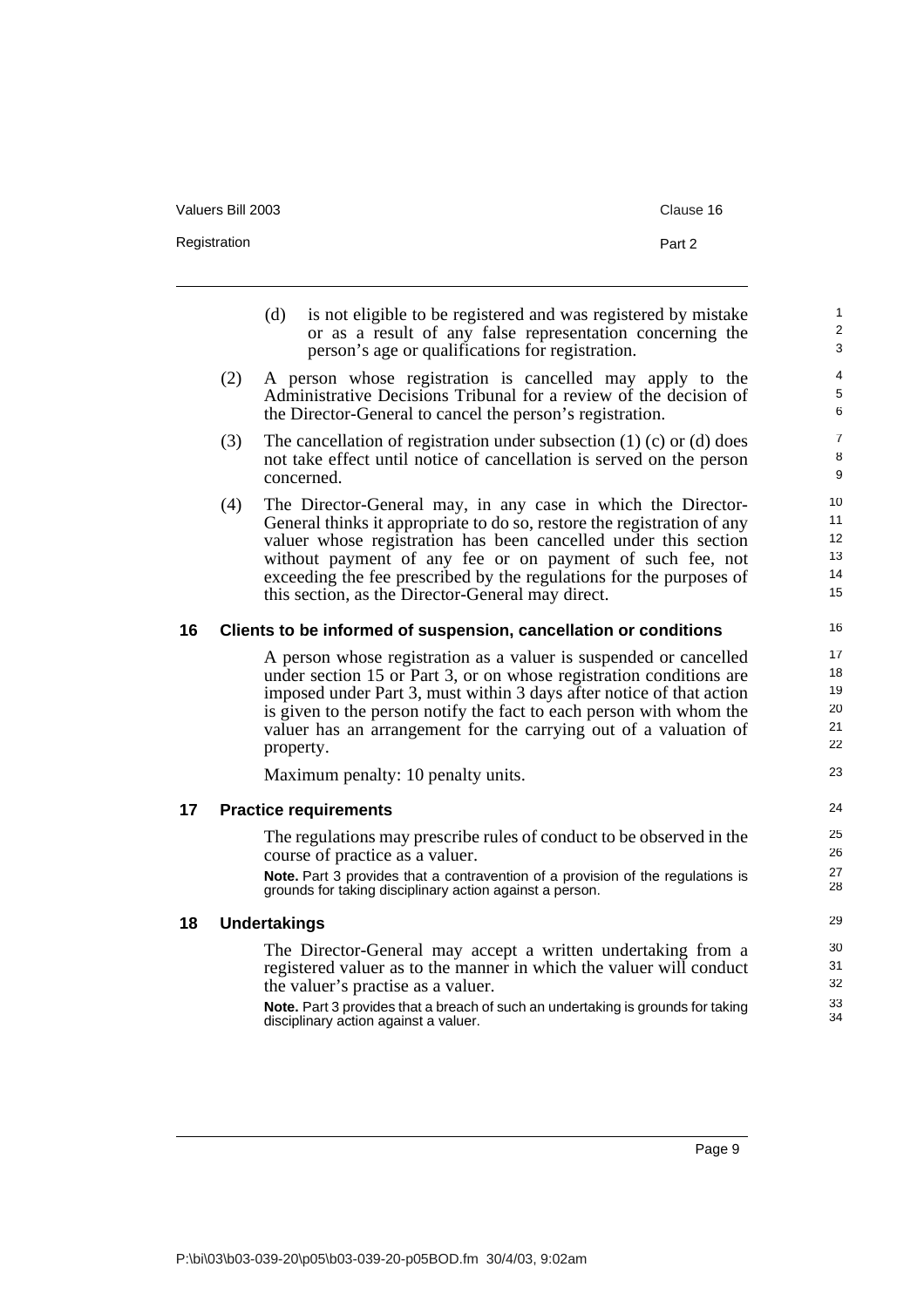Clause 19 Valuers Bill 2003

Part 3 Complaints and disciplinary action

## <span id="page-19-0"></span>**Part 3 Complaints and disciplinary action**

#### <span id="page-19-1"></span>**19 Grounds for disciplinary action**

Disciplinary action under this Part can be taken against a person who is or was a registered valuer on any one or more of the following grounds:

1

- (a) the person has contravened a provision of this Act or any other Act administered by the Minister, or the regulations under any such Act, whether or not the person has been prosecuted or convicted of an offence in respect of the contravention,
- (b) the person has contravened a condition of the person's registration as a valuer,
- (c) the person has, in the course of practising as a valuer, acted unlawfully, improperly, unfairly or incompetently,
- (d) the person is not a fit and proper person to be registered as a valuer,
- (e) the person has breached an undertaking given by the person to the Director-General under this Act or the *Fair Trading Act 1987*, in respect of the person's practise as a valuer,
- (f) the person has failed to comply with a direction given to the person by the Director-General pursuant to the taking of disciplinary action under this Part,
- (g) the person has failed to pay a monetary penalty imposed on the person by the Director-General pursuant to the taking of disciplinary action under this Part,
- (h) grounds specified in the regulations as grounds for the taking of disciplinary action against a person under this Act.

#### <span id="page-19-2"></span>**20 Disciplinary action**

- (1) Each of the following actions is disciplinary action that the Director-General can take against a person under this Act:
	- (a) caution or reprimand the person,
	- (b) give a direction to the person requiring the person to give a specified undertaking to the Director-General as to the manner in which the person will practise as a valuer,
	- (c) give a direction to the person requiring the person to take specified action within a specified time in connection with the person's practise as a valuer,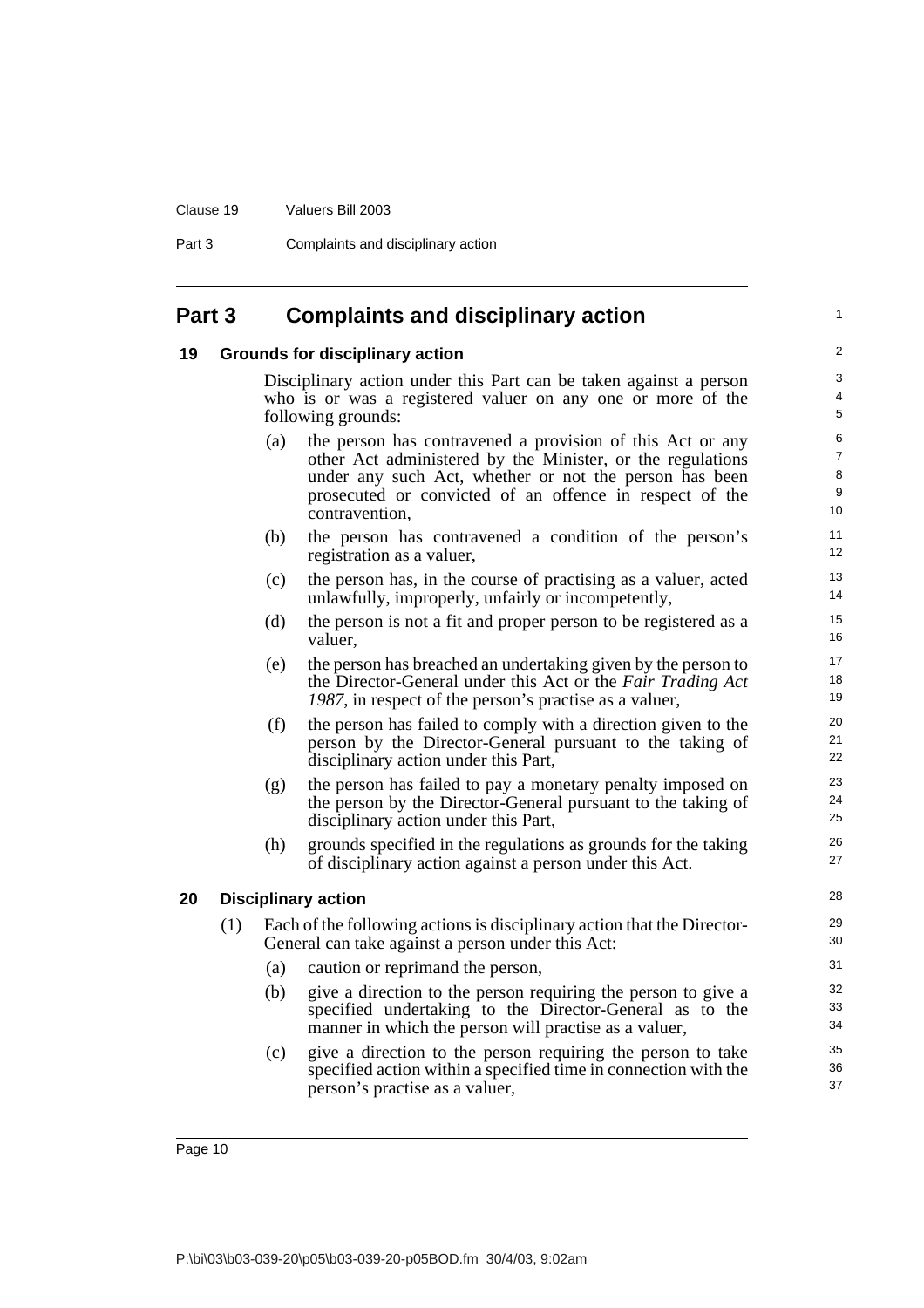| Valuers Bill 2003                  | Clause 21 |
|------------------------------------|-----------|
| Complaints and disciplinary action | Part 3    |

<span id="page-20-2"></span><span id="page-20-1"></span><span id="page-20-0"></span>

|    |     | (d)               | impose a monetary penalty on the person of an amount not<br>exceeding 100 penalty units in the case of a natural person or<br>200 penalty units in the case of a corporation, | $\mathbf{1}$<br>$\boldsymbol{2}$<br>3 |
|----|-----|-------------------|-------------------------------------------------------------------------------------------------------------------------------------------------------------------------------|---------------------------------------|
|    |     | (e)               | impose a condition on the person's registration as a valuer,                                                                                                                  | 4                                     |
|    |     | (f)               | suspend the person's registration as a valuer for a period that<br>does not exceed the unexpired term of that registration,                                                   | $\,$ 5 $\,$<br>6                      |
|    |     | (g)               | cancel the person's registration as a valuer,                                                                                                                                 | $\overline{7}$                        |
|    |     | (h)               | declare the person to be a disqualified person for the purposes<br>of this Act, either permanently or for a specified period.                                                 | $\bf8$<br>9                           |
|    | (2) |                   | A power conferred by this Act to take disciplinary action against a                                                                                                           | 10<br>11                              |
|    |     |                   | person is a power to take any one or more of the actions that<br>constitute disciplinary action.                                                                              | 12                                    |
| 21 |     |                   | Decision to take no further action                                                                                                                                            | 13                                    |
|    |     |                   | The Director-General may at any stage of a matter that is the subject                                                                                                         | 14                                    |
|    |     |                   | of consideration by the Director-General under this Part determine                                                                                                            | 15                                    |
|    |     |                   | to take no further action in respect of the matter, whether or not the                                                                                                        | 16<br>17                              |
|    |     |                   | matter is the subject of a complaint or a show cause notice and<br>whether or not the Director-General determines that there are                                              | 18                                    |
|    |     |                   | grounds for taking disciplinary action in connection with the matter.                                                                                                         | 19                                    |
| 22 |     | <b>Complaints</b> |                                                                                                                                                                               | 20                                    |
|    | (1) |                   | Any person may make a complaint to the Director-General setting                                                                                                               | 21                                    |
|    |     |                   | out matters that are alleged to constitute grounds for taking<br>disciplinary action against a person under this Act.                                                         | 22<br>23                              |
|    | (2) |                   | Action can be taken under this Part whether or not a complaint has<br>been made.                                                                                              | 24<br>25                              |
| 23 |     |                   | <b>Show cause notice</b>                                                                                                                                                      | 26                                    |
|    | (1) |                   | The Director-General may serve a show cause notice on a person if                                                                                                             | 27                                    |
|    |     |                   | the Director-General is of the opinion that there is reasonable cause                                                                                                         | 28                                    |
|    |     |                   | to believe that there are grounds for taking disciplinary action<br>against the person.                                                                                       | 29<br>30                              |
|    | (2) |                   | A show cause notice is a notice requiring a person to show cause                                                                                                              | 31                                    |
|    |     |                   | why disciplinary action should not be taken against the person under<br>this Act on the grounds specified in the notice.                                                      | 32<br>33                              |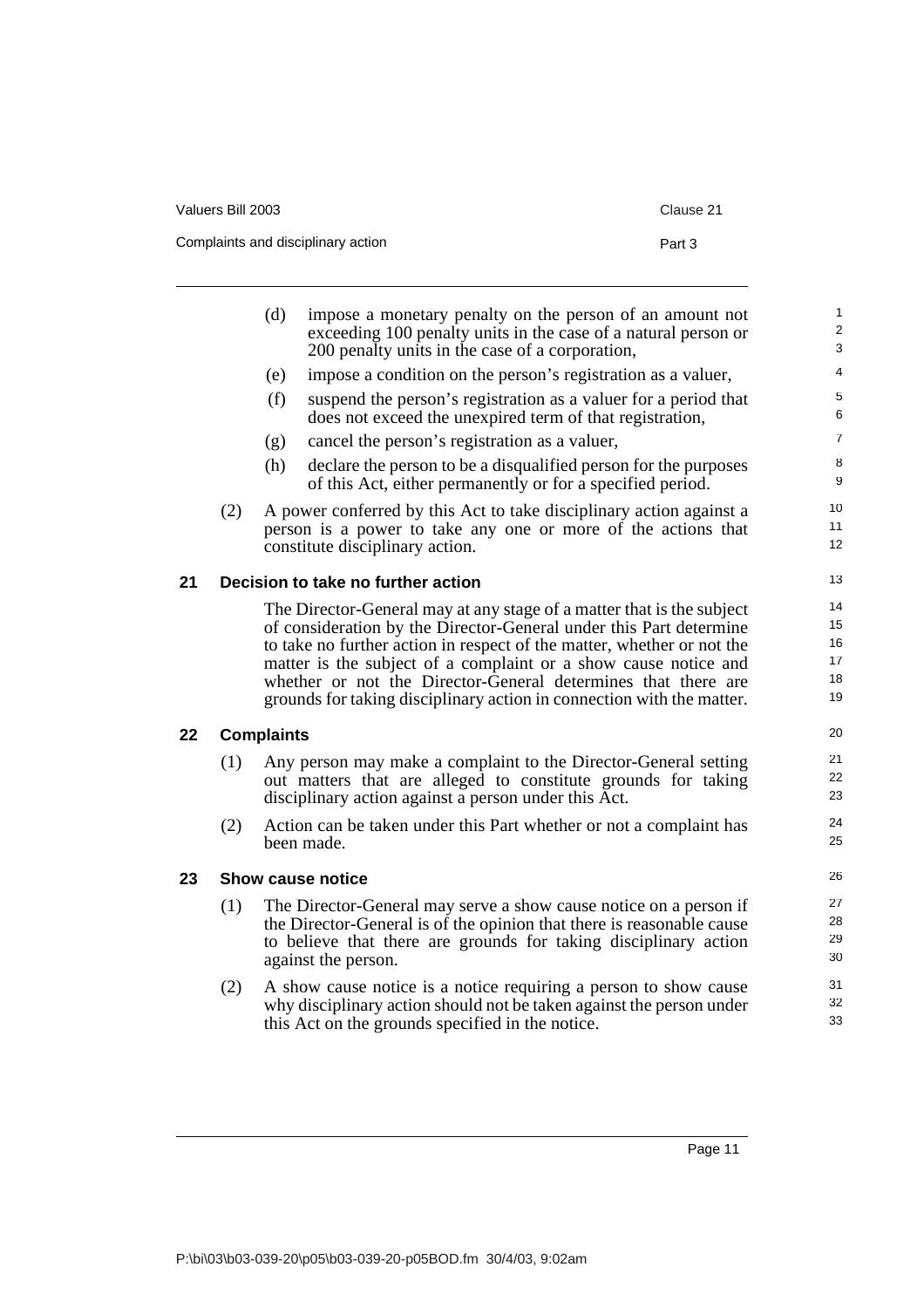#### Clause 24 Valuers Bill 2003

#### Part 3 Complaints and disciplinary action

(3) A show cause notice is to be in writing and is to specify a period of not less than 14 days after service of the notice as the period that the person to whom the notice is directed has to show cause as required by the notice.

(4) The person on whom a show cause notice is served may within the period allowed by the notice make oral or written submissions to the Director-General in respect of the matters to which the notice relates.

#### <span id="page-21-0"></span>**24 Power to suspend registration when show cause notice served**

- (1) When a show cause notice is served on a person, the Director-General may by notice in writing to the person suspend the person's registration as a valuer pending a determination by the Director-General of whether to take disciplinary action under this Act against the person.
- (2) The Director-General may only suspend a person's registration under this section if satisfied that the grounds for disciplinary action specified in the show cause notice would, if established, justify the suspension or cancellation of the person's registration as a valuer.
- (3) Such a suspension may not be imposed for a period of more than 60 days after the show cause notice is served.
- (4) The Director-General is not required to afford a person an opportunity to be heard before taking action against the person under this section.
- (5) The Director-General can revoke a suspension under this section at any time by notice in writing to the suspended person.
- (6) This section does not limit or otherwise affect any power to suspend a licence or certificate of registration under section 64A of the *Fair Trading Act 1987*.

#### <span id="page-21-1"></span>**25 Inquiries and investigation**

The Director-General may conduct inquiries and make investigations in relation to the matters to which a show cause notice relates and the submissions, if any, made by or on behalf of the person to whom the show cause notice relates in relation to those matters, as the Director-General thinks fit.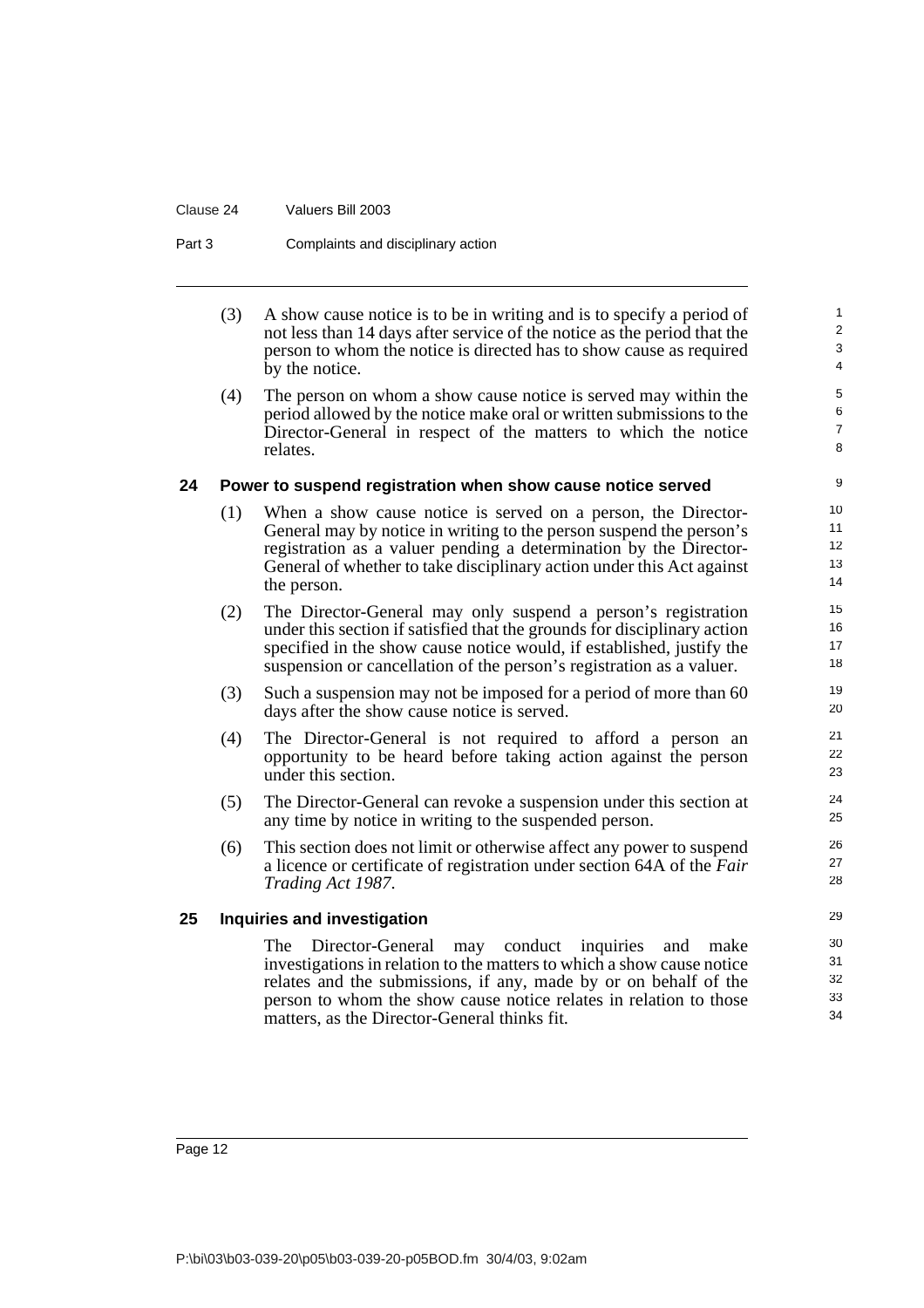| Valuers Bill 2003                  | Clause 26 |
|------------------------------------|-----------|
| Complaints and disciplinary action | Part 3    |

<span id="page-22-3"></span><span id="page-22-2"></span><span id="page-22-1"></span><span id="page-22-0"></span>

| 26 |     | <b>Taking of disciplinary action</b>                                                                                                                                                                                                                                                                                                                | 1                                  |
|----|-----|-----------------------------------------------------------------------------------------------------------------------------------------------------------------------------------------------------------------------------------------------------------------------------------------------------------------------------------------------------|------------------------------------|
|    | (1) | If the Director-General is satisfied that there are grounds for taking<br>disciplinary action under this Act against a person on whom a show<br>cause notice has been served, the Director-General may by order in<br>writing served on the person take such disciplinary action against<br>the person as the Director-General thinks is warranted. | $\overline{2}$<br>3<br>4<br>5<br>6 |
|    | (2) | The order must include a statement of the reasons for the Director-<br>General's decision on the matter.                                                                                                                                                                                                                                            | 7<br>8                             |
| 27 |     | Recovery of monetary penalty                                                                                                                                                                                                                                                                                                                        | 9                                  |
|    |     | A monetary penalty imposed on a person by disciplinary action<br>under this Part may be recovered by the Director-General in a court<br>of competent jurisdiction as a debt due to the Crown.                                                                                                                                                       | 10<br>11<br>12                     |
| 28 |     | Review of disciplinary action by ADT                                                                                                                                                                                                                                                                                                                | 13                                 |
|    |     | A person against whom disciplinary action is taken by the Director-<br>General may apply to the Administrative Decisions Tribunal under<br>the Administrative Decisions Tribunal Act 1997 for a review of the<br>Director-General's decision on the disciplinary action.                                                                            | 14<br>15<br>16<br>17               |
| 29 |     | <b>Warning notices</b>                                                                                                                                                                                                                                                                                                                              | 18                                 |
|    | (1) | The Director-General may authorise publication of a notice warning<br>persons of particular risks involved in dealing with a specified<br>registered valuer, or a person who is not a registered valuer, in<br>connection with the activities of valuers.                                                                                           | 19<br>20<br>21<br>22               |
|    | (2) | For example, a warning may relate to the risks involved in dealing<br>with a person who has a recent history of unconscionable conduct in<br>the person's dealings with consumers.                                                                                                                                                                  | 23<br>24<br>25                     |
|    | (3) | The Director-General may authorise publication of such a notice in<br>any one or more of the following ways:                                                                                                                                                                                                                                        | 26<br>27                           |
|    |     | to any person making inquiries to the Director-General about<br>(a)<br>the valuer concerned,                                                                                                                                                                                                                                                        | 28<br>29                           |
|    |     | by advertisement by the use of any medium,<br>(b)                                                                                                                                                                                                                                                                                                   | 30                                 |
|    |     | (c)<br>to any media representatives.                                                                                                                                                                                                                                                                                                                | 31                                 |
|    | (4) | Publication of such a notice may not be authorised unless an<br>investigation has been conducted by the Director-General, whether<br>or not a complaint has been made.                                                                                                                                                                              | 32<br>33<br>34                     |
|    |     |                                                                                                                                                                                                                                                                                                                                                     |                                    |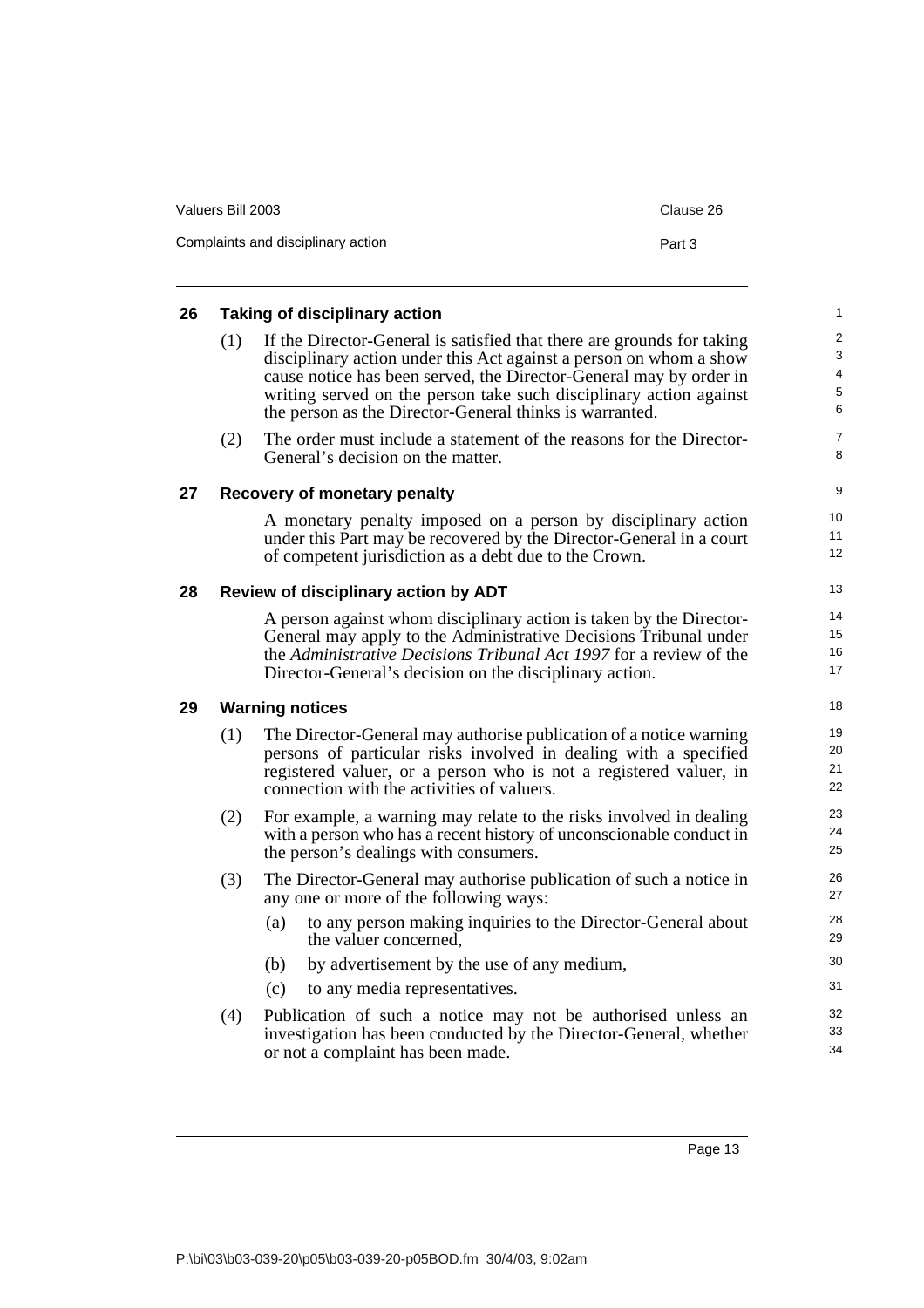#### Clause 30 Valuers Bill 2003

#### Part 3 Complaints and disciplinary action

<span id="page-23-0"></span>

|    | (5) |         | Before authorising publication of such a notice, the Director-<br>General must give the person concerned an opportunity for a period<br>of not less than 48 hours to make representations to the Director-<br>General about publication of such a notice, unless:                                                    | 1<br>$\overline{\mathbf{c}}$<br>3<br>4 |
|----|-----|---------|----------------------------------------------------------------------------------------------------------------------------------------------------------------------------------------------------------------------------------------------------------------------------------------------------------------------|----------------------------------------|
|    |     | (a)     | the Director-General is not able, after making reasonable<br>efforts to do so, to contact the person promptly and advise the<br>person of that opportunity, or                                                                                                                                                       | 5<br>6<br>$\overline{7}$               |
|    |     | (b)     | the person refuses to make any representations.                                                                                                                                                                                                                                                                      | 8                                      |
|    | (6) | public. | No opportunity to make representations is required to be given if, in<br>the opinion of the Director-General, there is an immediate risk to the                                                                                                                                                                      | 9<br>10<br>11                          |
|    | (7) |         | No liability is incurred by a person for publishing in good faith:                                                                                                                                                                                                                                                   | 12                                     |
|    |     | (a)     | a notice under this section, or                                                                                                                                                                                                                                                                                      | 13                                     |
|    |     | (b)     | a fair report or summary of such a notice.                                                                                                                                                                                                                                                                           | 14                                     |
| 30 |     |         | Return of suspended or cancelled certificate of registration                                                                                                                                                                                                                                                         | 15                                     |
|    |     |         | A person who has possession of a certificate of registration that has<br>been suspended or cancelled under this Part must give the certificate<br>of registration to an officer of the Department of Commerce at any<br>office of the Department within 7 days after the suspension or<br>cancellation takes effect. | 16<br>17<br>18<br>19<br>20             |
|    |     |         | Maximum penalty:                                                                                                                                                                                                                                                                                                     | 21                                     |
|    |     | (a)     | 40 penalty units in the case of a corporation, or                                                                                                                                                                                                                                                                    | 22                                     |
|    |     | (b)     | 20 penalty units in any other case.                                                                                                                                                                                                                                                                                  | 23                                     |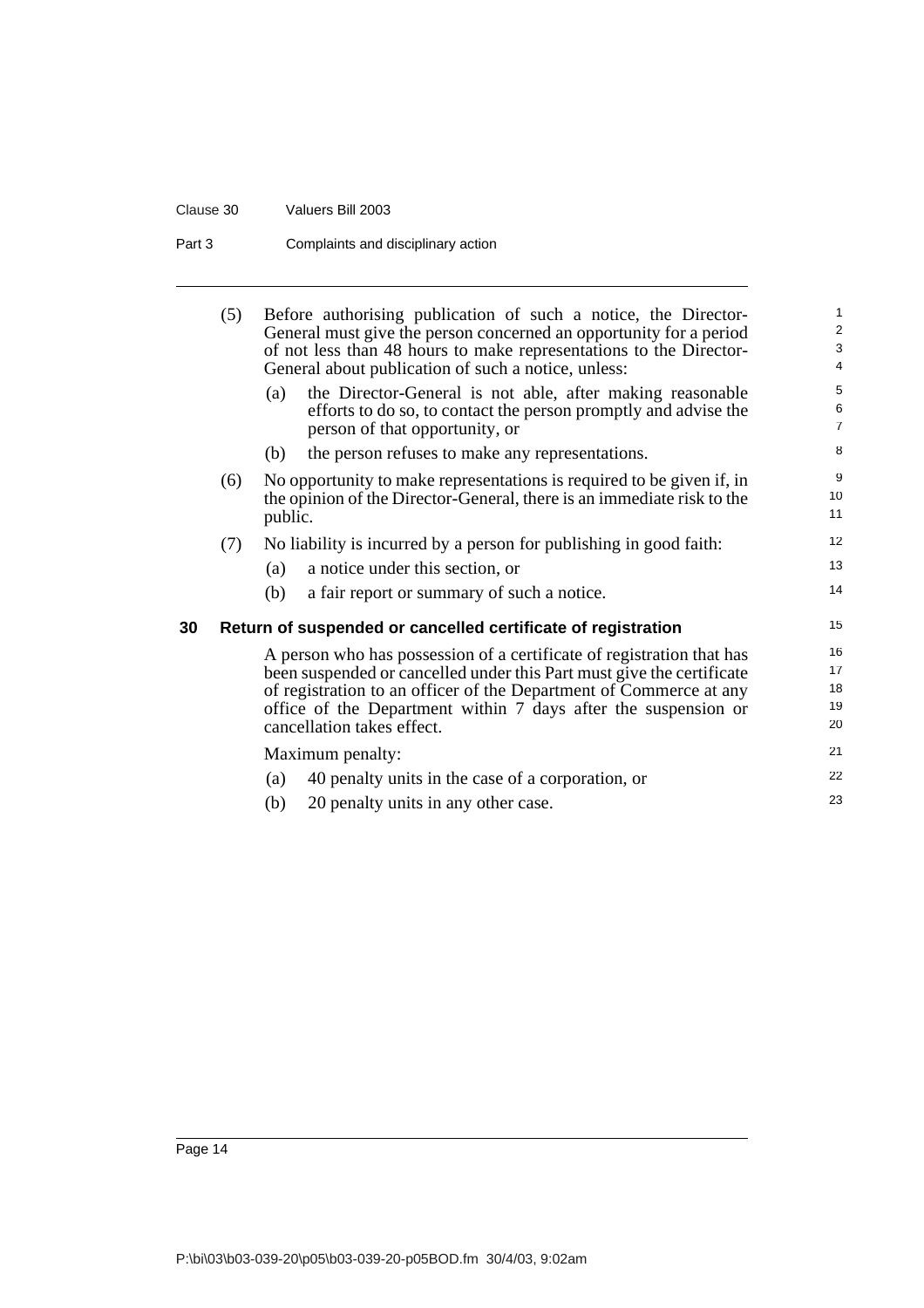<span id="page-24-2"></span><span id="page-24-1"></span><span id="page-24-0"></span>

| 31 |     | <b>Authorised officers</b>                                                                                                                                                                                                                                                                       |
|----|-----|--------------------------------------------------------------------------------------------------------------------------------------------------------------------------------------------------------------------------------------------------------------------------------------------------|
|    | (1) | In this Act:                                                                                                                                                                                                                                                                                     |
|    |     | <i>authorised officer means:</i>                                                                                                                                                                                                                                                                 |
|    |     | an officer of the Department of Commerce for the time being<br>(a)<br>appointed under this Part as an authorised officer, or                                                                                                                                                                     |
|    |     | an investigator appointed under section 18 of the Fair<br>(b)<br><i>Trading Act 1987</i> , or                                                                                                                                                                                                    |
|    |     | a police officer.<br>(c)                                                                                                                                                                                                                                                                         |
|    | (2) | The Director-General may appoint any officer of the Department of<br>Commerce as an authorised officer for the purposes of this Act.                                                                                                                                                             |
|    | (3) | An authorised officer who is not a police officer is to be provided by<br>the Director-General with a certificate of identification.                                                                                                                                                             |
|    | (4) | An authorised officer (other than a police officer) must, when<br>exercising on any premises any function of the authorised officer<br>under this Act, produce the officer's certificate of identification to<br>any person apparently in charge of the premises who requests its<br>production. |
| 32 |     | Powers of entry, inspection etc                                                                                                                                                                                                                                                                  |
|    | (1) | An authorised officer may exercise the powers conferred by this<br>section for the purpose of:                                                                                                                                                                                                   |
|    |     | ascertaining whether the provisions of this Act or the<br>(a)<br>are being complied with or have been<br>regulations<br>contravened, or                                                                                                                                                          |
|    |     | investigating a complaint made or intended to be made under<br>(b)<br>this Act, or                                                                                                                                                                                                               |
|    |     | obtaining evidence, records or information in relation to a<br>(c)<br>matter that constitutes or may constitute a contravention of<br>this Act or the regulations.                                                                                                                               |
|    | (2) | An authorised officer may enter and inspect at any reasonable time<br>any premises that the officer believes on reasonable grounds are<br>used for the carrying on of practice as a valuer, whether or not it is<br>being carried on by a registered valuer.                                     |

1

Valuers Bill 2003 Clause 31

Enforcement Part 4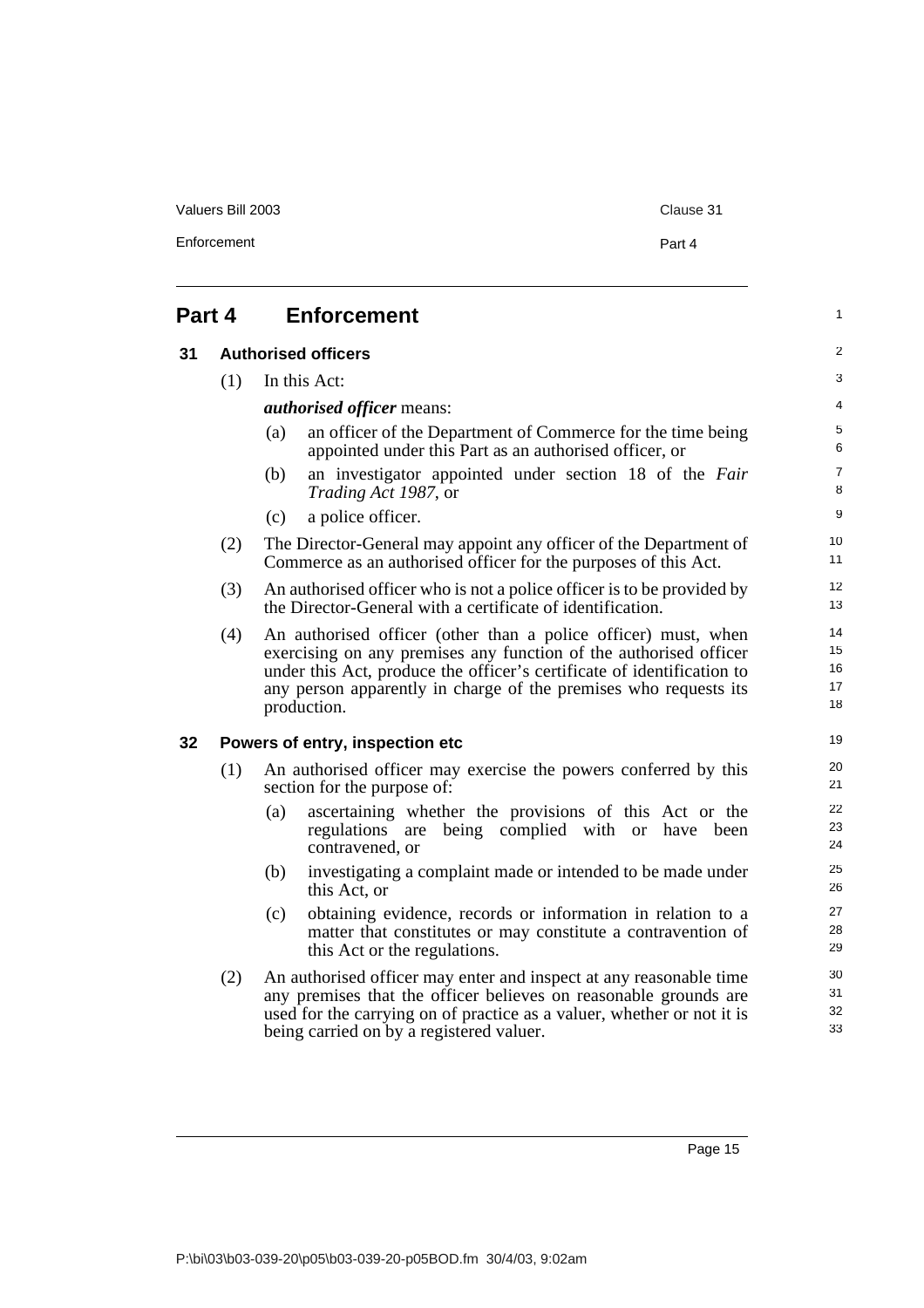| Clause 33 | Valuers Bill 2003 |
|-----------|-------------------|
|           |                   |

Part 4 Enforcement

|    | (3) |          | While on premises entered under this section or under the authority<br>of a search warrant under this Part, an authorised officer may do any<br>one or more of the following:                                                                                                             | 1<br>$\overline{\mathbf{c}}$<br>3  |
|----|-----|----------|-------------------------------------------------------------------------------------------------------------------------------------------------------------------------------------------------------------------------------------------------------------------------------------------|------------------------------------|
|    |     | (a)      | require any person on those premises to produce any records<br>in the possession or under the control of that person relating<br>to the carrying on of practice as a valuer, and (in the case of<br>records stored electronically) to produce any such record in<br>written form,         | 4<br>5<br>6<br>$\overline{7}$<br>8 |
|    |     | (b)      | inspect, take copies of or extracts from, or make notes from,<br>any such records, and for that purpose may take temporary<br>possession of any such records,                                                                                                                             | 9<br>10<br>11                      |
|    |     | (c)      | take possession of any such records if the authorised officer<br>considers it necessary to do so for the purpose of obtaining<br>evidence or protecting evidence from destruction,                                                                                                        | 12<br>13<br>14                     |
|    |     | (d)      | take such photographs, films and audio, video and other<br>recordings as the authorised officer considers necessary,                                                                                                                                                                      | 15<br>16                           |
|    |     | (e)      | require any person on those premises to answer questions or<br>otherwise furnish information in relation to the carrying on of<br>practice as a valuer or a contravention of a provision of this<br>Act or the regulations,                                                               | 17<br>18<br>19<br>20               |
|    |     | (f)      | require the owner or occupier of those premises to provide the<br>authorised officer with such assistance and facilities as is or<br>are reasonably necessary to enable the authorised officer to<br>exercise the functions of an authorised officer under this<br>section.               | 21<br>22<br>23<br>24<br>25         |
|    | (4) |          | An authorised officer is not entitled to enter a part of premises used<br>for residential purposes, except:                                                                                                                                                                               | 26<br>27                           |
|    |     | (a)      | with the consent of the occupier of the part, or                                                                                                                                                                                                                                          | 28                                 |
|    |     | (b)      | under the authority of a search warrant.                                                                                                                                                                                                                                                  | 29                                 |
| 33 |     | evidence | Power of authorised officer to obtain information, records and                                                                                                                                                                                                                            | 30<br>31                           |
|    |     |          | If an authorised officer believes on reasonable grounds that a person<br>is capable of giving information, producing records or giving<br>evidence in relation to a matter that constitutes, or may constitute,<br>an offence against this Act or the regulations, the authorised officer | 32<br>33<br>34<br>35               |

<span id="page-25-0"></span>may, by notice in writing given to the person, require the person:

36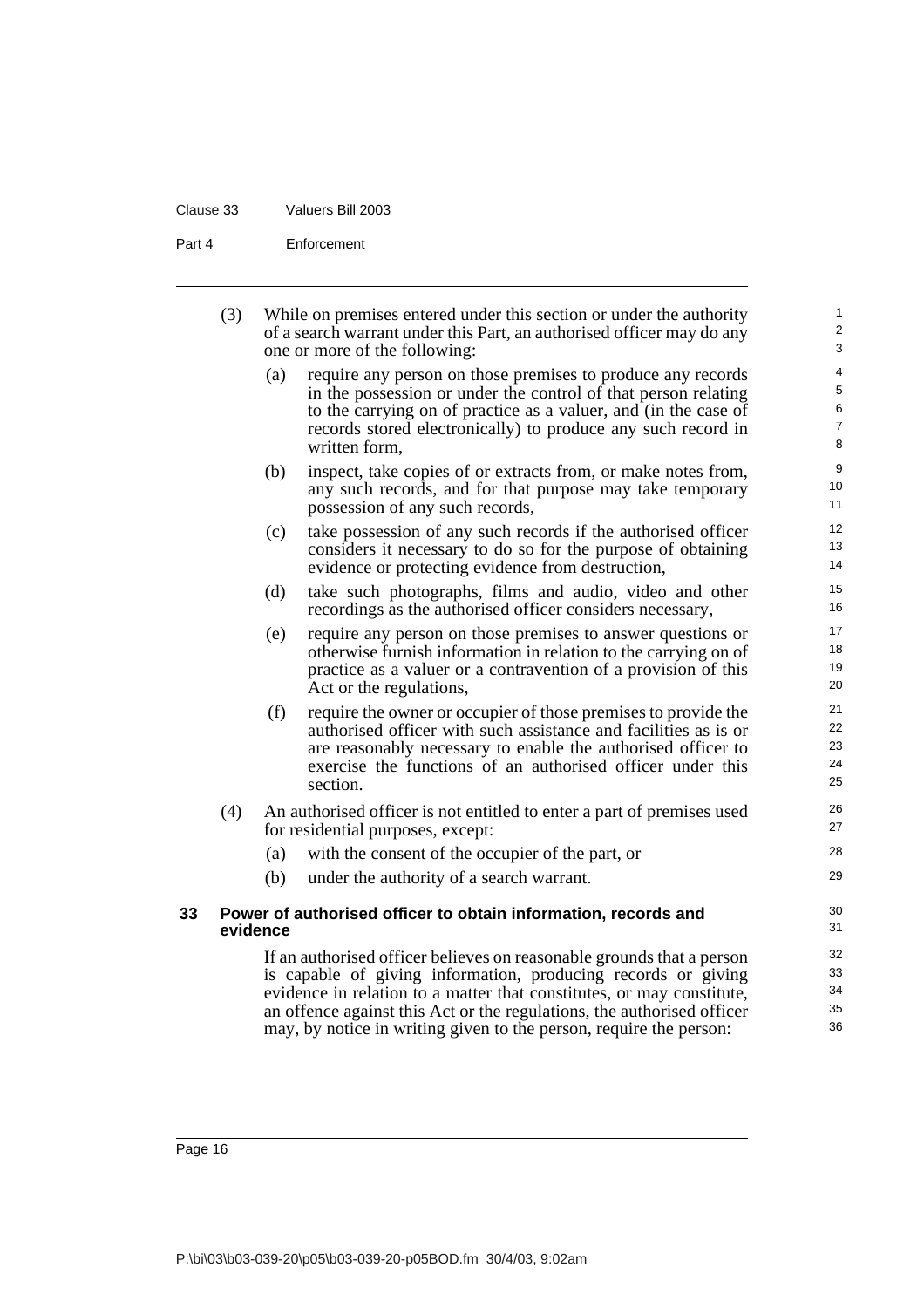| Valuers Bill 2003 | Clause 34 |
|-------------------|-----------|
| Enforcement       | Part 4    |

<span id="page-26-1"></span><span id="page-26-0"></span>

|    |     | (a)      | to provide an authorised officer, by writing signed by the<br>person (or, in the case of a corporation, by a competent officer<br>of the corporation) and given to the authorised officer within | $\mathbf{1}$<br>$\boldsymbol{2}$<br>3 |
|----|-----|----------|--------------------------------------------------------------------------------------------------------------------------------------------------------------------------------------------------|---------------------------------------|
|    |     |          | the time and in the manner specified in the notice, with any<br>such information, or                                                                                                             | 4<br>5                                |
|    |     | (b)      | to produce to an authorised officer, in accordance with the<br>notice, any such records, or                                                                                                      | 6<br>$\overline{7}$                   |
|    |     | (c)      | to appear before an authorised officer at a time and place<br>specified in the notice and give any such evidence, either<br>orally or in writing, and produce any such records.                  | 8<br>9<br>10                          |
| 34 |     |          | <b>Obstruction etc of authorised officers</b>                                                                                                                                                    | 11                                    |
|    |     |          | A person must not:                                                                                                                                                                               | 12                                    |
|    |     | (a)      | without reasonable excuse, refuse or fail to comply with any                                                                                                                                     | 13<br>14                              |
|    |     |          | notice given or requirement made, or to answer any question<br>asked, by an authorised officer under this Part, or                                                                               | 15                                    |
|    |     | (b)      | provide information or give evidence in purported                                                                                                                                                | 16                                    |
|    |     |          | compliance with a requirement made or question asked by an                                                                                                                                       | 17<br>18                              |
|    |     |          | authorised officer under this Part knowing the information or<br>evidence to be false or misleading in a material particular, or                                                                 | 19                                    |
|    |     | (c)      | wilfully delay, hinder or obstruct an authorised officer in the<br>exercise of the officer's functions under this Part.                                                                          | 20<br>21                              |
|    |     | or both. | Maximum penalty: 100 penalty units or imprisonment for 6 months,                                                                                                                                 | 22<br>23                              |
| 35 |     |          | Taking possession of records to be used as evidence                                                                                                                                              | 24                                    |
|    | (1) |          | If an authorised officer takes possession of any records under this                                                                                                                              | 25                                    |
|    |     |          | Part for the purpose of obtaining evidence or protecting evidence                                                                                                                                | 26                                    |
|    |     |          | from destruction, they may be retained by the officer until the                                                                                                                                  | 27<br>28                              |
|    |     |          | completion of any proceedings (including proceedings on appeal) in<br>which they may be evidence.                                                                                                | 29                                    |
|    | (2) |          | The person from whom the records are taken must be provided,                                                                                                                                     | 30                                    |
|    |     |          | within a reasonable time after the records are taken, with a copy of                                                                                                                             | 31                                    |
|    |     |          | the records certified by an authorised officer as a true copy.                                                                                                                                   | 32                                    |
|    | (3) |          | A copy of records provided under this section is, as evidence, of<br>equal validity to the records of which it is certified to be a copy.                                                        | 33<br>34                              |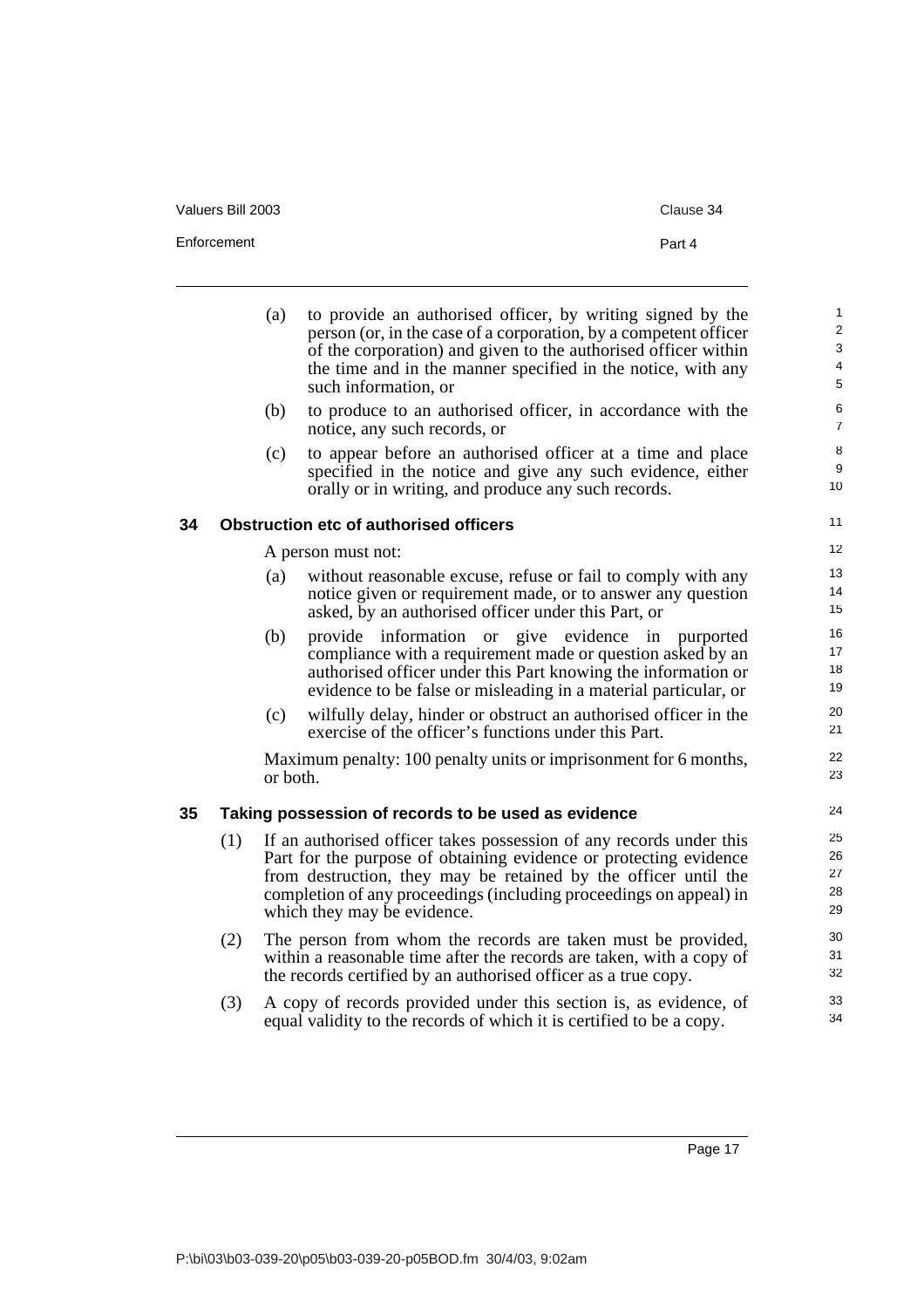#### Clause 36 Valuers Bill 2003

Part 4 Enforcement

#### **36 Search warrants**

<span id="page-27-1"></span><span id="page-27-0"></span>

| 36 |                    | <b>Search warrants</b>                                                                                                                                                                                                                                                    | $\mathbf{1}$          |  |  |
|----|--------------------|---------------------------------------------------------------------------------------------------------------------------------------------------------------------------------------------------------------------------------------------------------------------------|-----------------------|--|--|
|    | (1)                | An authorised officer may apply to an authorised justice for the<br>issue of a search warrant for premises if the authorised officer<br>believes on reasonable grounds:                                                                                                   | 2<br>$\mathbf 3$<br>4 |  |  |
|    |                    | that a provision of this Act or the regulations is being or has<br>(a)<br>been contravened on the premises, or                                                                                                                                                            | 5<br>6                |  |  |
|    |                    | that there is on the premises evidence of a contravention of<br>(b)<br>this Act or the regulations.                                                                                                                                                                       | $\overline{7}$<br>8   |  |  |
|    | (2)                | An authorised justice to whom such an application is made may, if<br>satisfied that there are reasonable grounds for doing so, issue a<br>search warrant authorising an authorised officer named in the<br>warrant:                                                       | 9<br>10<br>11<br>12   |  |  |
|    |                    | (a)<br>to enter and inspect the premises, and                                                                                                                                                                                                                             | 13                    |  |  |
|    |                    | (b)<br>to exercise on the premises any function of an authorised<br>officer under this Part.                                                                                                                                                                              | 14<br>15              |  |  |
|    | (3)                | Part 3 of the Search Warrants Act 1985 applies to a search warrant<br>issued under this section.                                                                                                                                                                          | 16<br>17              |  |  |
|    | (4)                | In this section, <i>authorised justice</i> has the same meaning as in the<br>Search Warrants Act 1985.                                                                                                                                                                    | 18<br>19              |  |  |
| 37 | <b>Injunctions</b> |                                                                                                                                                                                                                                                                           |                       |  |  |
|    | (1)                | On the application of the Director-General, the Supreme Court may<br>grant an injunction restraining a threatened or apprehended<br>contravention, or the continuation of a contravention, of a provision<br>of this Act or the regulations.                              | 21<br>22<br>23<br>24  |  |  |
|    | (2)                | An injunction may be granted without the Director-General being<br>required to show a likelihood of damage.                                                                                                                                                               | 25<br>26              |  |  |
|    | (3)                | If in the opinion of the Court it is desirable to do so, the Court may<br>grant an interim injunction pending determination of the<br>application.                                                                                                                        | 27<br>28<br>29        |  |  |
|    | (4)                | When the Director-General makes an application for the grant of an<br>injunction under this section, the Court is not to require the Director-<br>General or any other person, as a condition of granting an interim<br>injunction, to give an undertaking as to damages. | 30<br>31<br>32<br>33  |  |  |
|    | (5)                | This section does not limit any provision of the Fair Trading Act<br>1987.                                                                                                                                                                                                | 34<br>35              |  |  |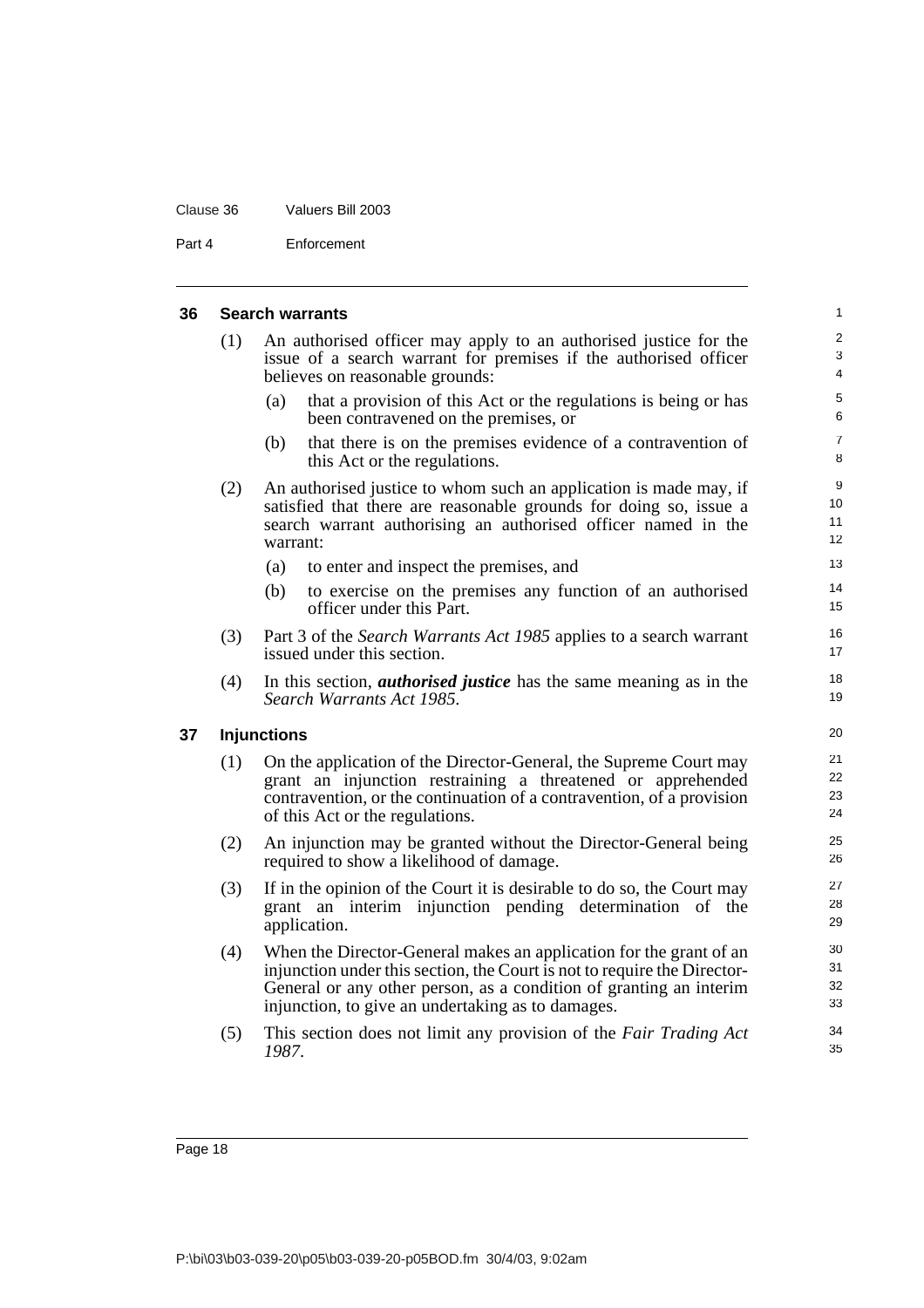<span id="page-28-1"></span><span id="page-28-0"></span>

|    |                                | Miscellaneous<br>Part 5 |                                                                                                                                                                                                                                                                                                                                                                                              |  |  |
|----|--------------------------------|-------------------------|----------------------------------------------------------------------------------------------------------------------------------------------------------------------------------------------------------------------------------------------------------------------------------------------------------------------------------------------------------------------------------------------|--|--|
|    | Part 5<br><b>Miscellaneous</b> |                         |                                                                                                                                                                                                                                                                                                                                                                                              |  |  |
| 38 |                                |                         | Disclosure of information                                                                                                                                                                                                                                                                                                                                                                    |  |  |
|    | (1)                            |                         | A person must not disclose any information obtained in connection<br>with the administration or execution of this Act unless that<br>disclosure is made:                                                                                                                                                                                                                                     |  |  |
|    |                                | (a)                     | with the consent of the person from whom the information<br>was obtained, or                                                                                                                                                                                                                                                                                                                 |  |  |
|    |                                | (b)                     | in connection with the administration or execution of this Act,<br><sub>or</sub>                                                                                                                                                                                                                                                                                                             |  |  |
|    |                                | (c)                     | for the purposes of any legal proceedings arising out of this<br>Act or of any report of any such proceedings, or                                                                                                                                                                                                                                                                            |  |  |
|    |                                | (d)                     | in accordance with a requirement imposed under the<br>Ombudsman Act 1974, the Freedom of Information Act 1989<br>or the Independent Commission Against Corruption Act 1988,<br><sub>or</sub>                                                                                                                                                                                                 |  |  |
|    |                                | (e)                     | to a regulatory officer or law enforcement officer, for the<br>purposes of assisting the officer in the exercise of the officer's<br>functions, or                                                                                                                                                                                                                                           |  |  |
|    |                                | (f)                     | as otherwise authorised by this section or the regulations, or                                                                                                                                                                                                                                                                                                                               |  |  |
|    |                                | (g)                     | with other lawful excuse.                                                                                                                                                                                                                                                                                                                                                                    |  |  |
|    |                                | or both.                | Maximum penalty: 20 penalty units or imprisonment for 6 months,                                                                                                                                                                                                                                                                                                                              |  |  |
|    | (2)                            |                         | The Director-General may communicate to any person directly<br>concerned in any transaction with a registered valuer in connection<br>with his or her practice as a valuer any information furnished to the<br>Director-General in connection with the administration or execution<br>of this Act, in so far as it relates to any such transaction and directly<br>concerns any such person. |  |  |
|    | (3)                            |                         | The Director-General may request and receive information from a<br>law enforcement officer or regulatory officer for the purpose of<br>assisting the Director-General in the exercise of functions under this<br>Act or under any other Act administered by the Minister.                                                                                                                    |  |  |
|    | (4)                            |                         | The Director-General may enter into agreements and other<br>arrangements for the sharing or exchange of information as<br>authorised by this section.                                                                                                                                                                                                                                        |  |  |

Valuers Bill 2003 Clause 38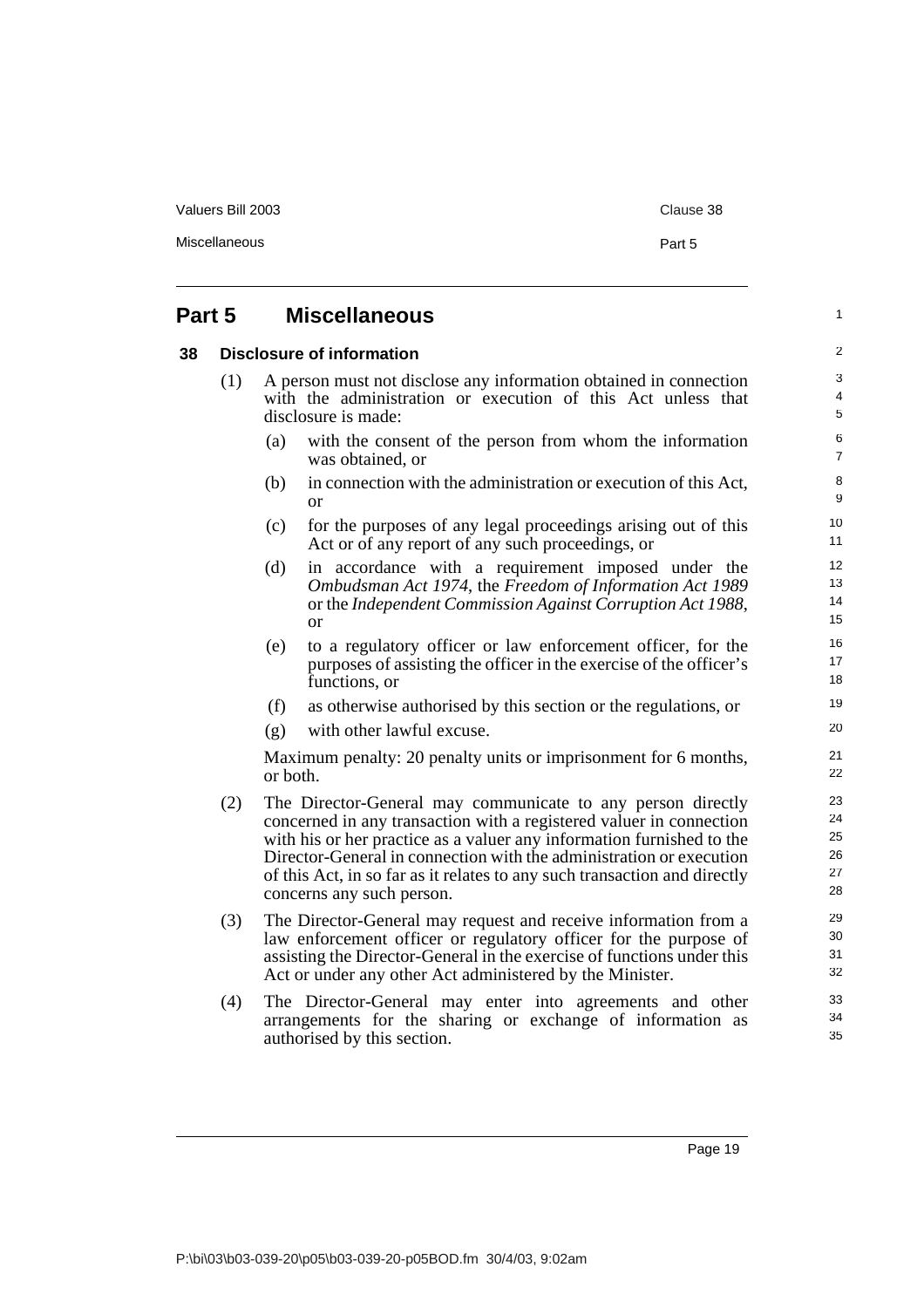Part 5 Miscellaneous

<span id="page-29-1"></span><span id="page-29-0"></span>

|    | (5) |                   | In this section:                                                                                                                                                                                                                                                                                                                                                                                                     | 1                                |
|----|-----|-------------------|----------------------------------------------------------------------------------------------------------------------------------------------------------------------------------------------------------------------------------------------------------------------------------------------------------------------------------------------------------------------------------------------------------------------|----------------------------------|
|    |     |                   | <i>law enforcement officer means:</i>                                                                                                                                                                                                                                                                                                                                                                                | $\overline{c}$                   |
|    |     | (a)               | a member of NSW Police, the Australian Federal Police or of<br>the police force of another State or a Territory, or                                                                                                                                                                                                                                                                                                  | 3<br>4                           |
|    |     | (b)               | the Director of Public Prosecutions or the Crown Prosecutor<br>of the State or the Director of Public Prosecutions or the<br>Crown Prosecutor of the Commonwealth or of another State<br>or Territory, or                                                                                                                                                                                                            | 5<br>6<br>7<br>8                 |
|    |     | (c)               | any other person, or officer of an authority, responsible for the<br>investigation or prosecution of offences under laws of the<br>State, the Commonwealth, another State or a Territory.                                                                                                                                                                                                                            | 9<br>10<br>11                    |
|    |     |                   | <i>regulatory officer</i> means an officer or employee of a government<br>agency (including the government of a jurisdiction outside the State<br>and outside Australia) exercising functions under an enactment with<br>respect to fair trading or an enactment that provides for the<br>registration or other authorisation in connection with<br>the<br>undertaking of an activity regulated under the enactment. | 12<br>13<br>14<br>15<br>16<br>17 |
| 39 |     | <b>Delegation</b> |                                                                                                                                                                                                                                                                                                                                                                                                                      | 18                               |
|    |     |                   | The Director-General may delegate the exercise of any function of<br>the Director-General under this Act (other than this power of<br>delegation) to:                                                                                                                                                                                                                                                                | 19<br>20<br>21                   |
|    |     | (a)               | any member of staff of the Department of Commerce, or                                                                                                                                                                                                                                                                                                                                                                | 22                               |
|    |     | (b)               | any person, or any class of persons, authorised for the<br>purposes of this section by the regulations.                                                                                                                                                                                                                                                                                                              | 23<br>24                         |
| 40 |     |                   | <b>Service of notices</b>                                                                                                                                                                                                                                                                                                                                                                                            | 25                               |
|    | (1) |                   | A notice or direction in writing that is authorised or required to be<br>given under this Act may be given as provided by this section.                                                                                                                                                                                                                                                                              | 26<br>27                         |
|    | (2) |                   | A notice or direction may be given to a natural person:                                                                                                                                                                                                                                                                                                                                                              | 28                               |
|    |     | (a)               | by delivering it personally to the person, or                                                                                                                                                                                                                                                                                                                                                                        | 29                               |
|    |     | (b)               | by sending it by post, addressed to the person at the address<br>recorded in the Register as the person's residential address,<br>business address or address for service, or                                                                                                                                                                                                                                        | 30<br>31<br>32                   |
|    |     | (c)               | by leaving it with another person apparently aged 16 years or<br>more at the address recorded in the Register as the person's<br>residential address or business address, or                                                                                                                                                                                                                                         | 33<br>34<br>35                   |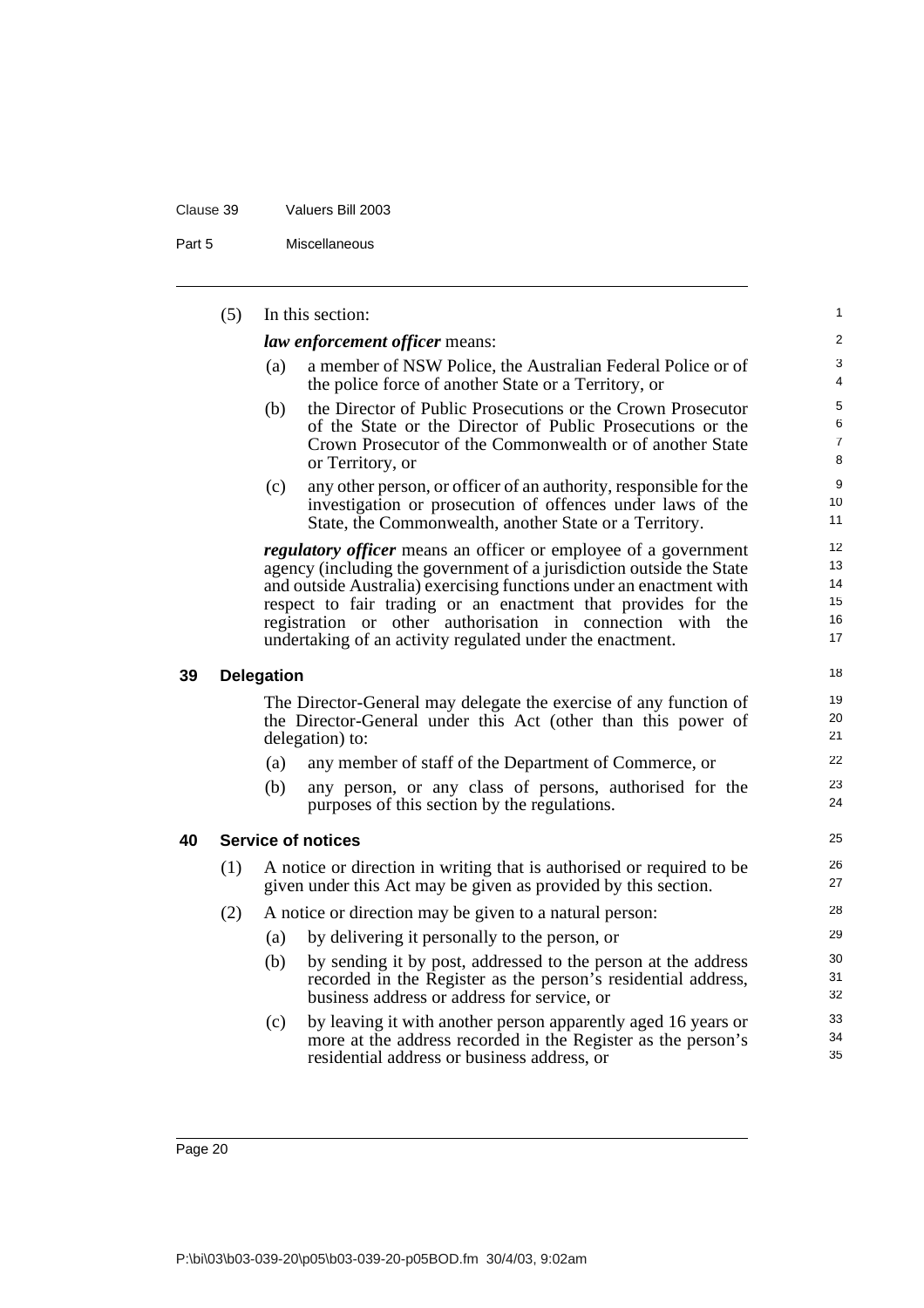| Valuers Bill 2003 | Clause 41 |
|-------------------|-----------|
| Miscellaneous     | Part 5    |

<span id="page-30-0"></span>

|    |     | (d) | by sending it by means of electronic communication or<br>facsimile transmission, addressed to the person at the address<br>recorded in the Register as the person's address for service of<br>electronic communications or facsimile transmissions, in<br>accordance with the person's information technology<br>requirements with respect to the receipt of electronic<br>communications or facsimile transmissions.                               | $\mathbf{1}$<br>2<br>3<br>$\overline{4}$<br>$\,$ 5 $\,$<br>6<br>$\overline{7}$ |
|----|-----|-----|-----------------------------------------------------------------------------------------------------------------------------------------------------------------------------------------------------------------------------------------------------------------------------------------------------------------------------------------------------------------------------------------------------------------------------------------------------|--------------------------------------------------------------------------------|
|    | (3) |     | A notice or direction may be given to a corporation:                                                                                                                                                                                                                                                                                                                                                                                                | $\,8\,$                                                                        |
|    |     | (a) | by delivering it personally to a person concerned in the<br>corporation's management, or                                                                                                                                                                                                                                                                                                                                                            | 9<br>10                                                                        |
|    |     | (b) | by sending it by post, addressed to the corporation at the<br>address recorded in the Register as the corporation's business<br>address or address for service, or                                                                                                                                                                                                                                                                                  | 11<br>12<br>13                                                                 |
|    |     | (c) | by leaving it with a person apparently aged 16 years or more<br>at the address recorded in the Register as the corporation's<br>business address, or                                                                                                                                                                                                                                                                                                | 14<br>15<br>16                                                                 |
|    |     | (d) | by sending it by means of electronic communication or<br>facsimile transmission, addressed to the corporation at the<br>address recorded in the Register as the corporation's address<br>for service of electronic communications or facsimile<br>transmissions, in accordance<br>with the<br>corporation's<br>information technology requirements with respect to the<br>receipt of electronic communications<br>facsimile<br>or<br>transmissions. | 17<br>18<br>19<br>20<br>21<br>22<br>23<br>24                                   |
|    | (4) |     | This section does not affect any other Act or law with respect to the<br>service of notices or other documents.                                                                                                                                                                                                                                                                                                                                     | 25<br>26                                                                       |
| 41 |     |     | <b>Proceedings for offences</b>                                                                                                                                                                                                                                                                                                                                                                                                                     | 27                                                                             |
|    | (1) |     | Proceedings for an offence under this Act or the regulations may be<br>taken and prosecuted only by the Director-General or, in the name<br>of the Director-General, by a person acting with the authority of the<br>Director-General.                                                                                                                                                                                                              | 28<br>29<br>30<br>31                                                           |
|    | (2) |     | Proceedings for an offence under this Act or the regulations may be<br>dealt with:                                                                                                                                                                                                                                                                                                                                                                  | 32<br>33                                                                       |
|    |     | (a) | summarily before a Local Court, or                                                                                                                                                                                                                                                                                                                                                                                                                  | 34                                                                             |
|    |     | (b) | summarily before the Supreme Court in its summary<br>jurisdiction.                                                                                                                                                                                                                                                                                                                                                                                  | 35<br>36                                                                       |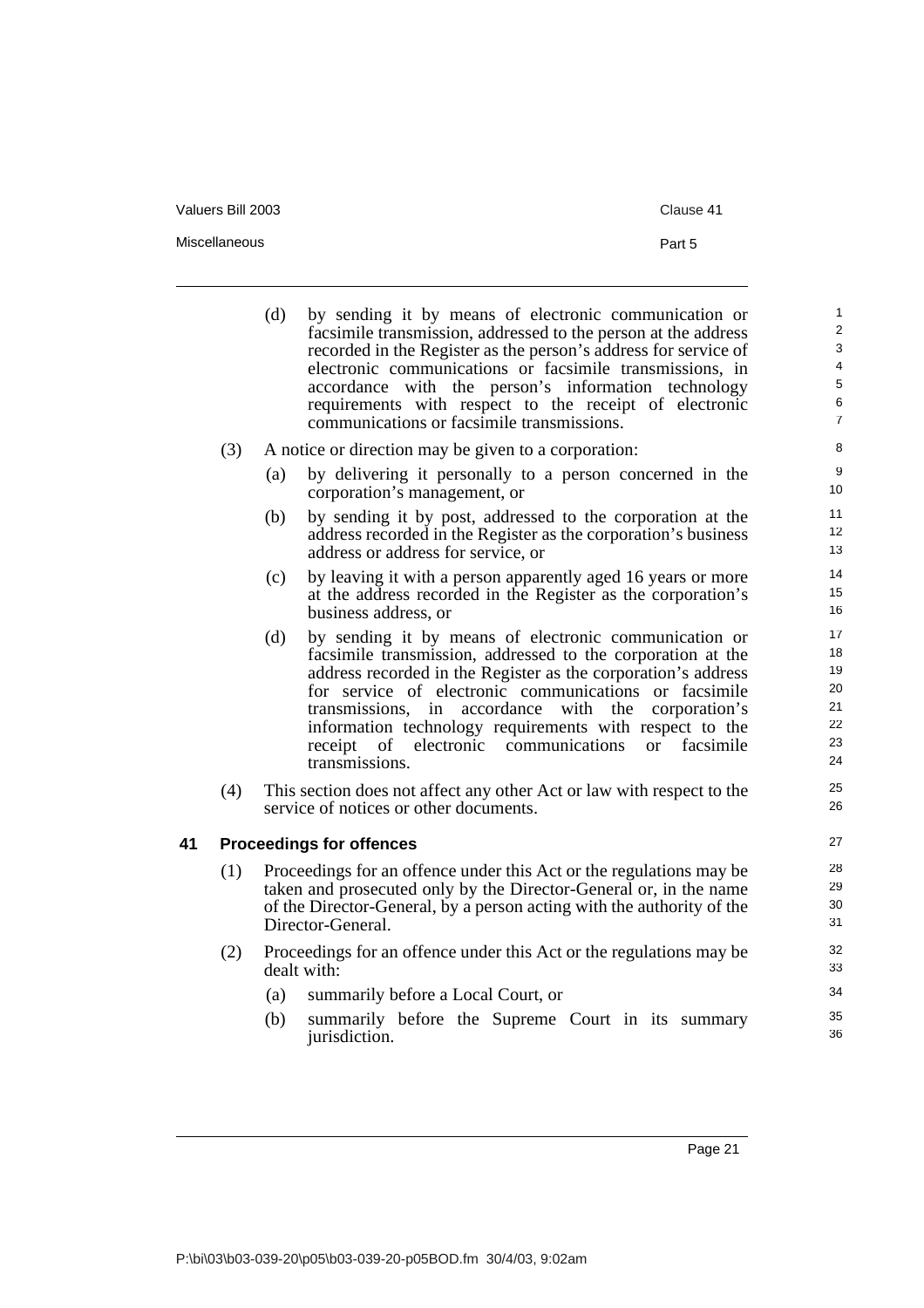| Clause 42 | Valuers Bill 2003 |
|-----------|-------------------|
|           |                   |

Part 5 Miscellaneous

<span id="page-31-0"></span>

|    | (3) |     | If proceedings are brought in a Local Court, the maximum monetary<br>penalty that the Local Court may impose for the offence is 100<br>penalty units or such other amount as may be prescribed by the<br>regulations, despite any higher maximum monetary penalty<br>provided in respect of the offence.                           | 1<br>$\overline{2}$<br>$\mathbf{3}$<br>$\overline{\mathbf{4}}$<br>$\overline{5}$ |
|----|-----|-----|------------------------------------------------------------------------------------------------------------------------------------------------------------------------------------------------------------------------------------------------------------------------------------------------------------------------------------|----------------------------------------------------------------------------------|
|    | (4) |     | Despite any proceedings against a person for an offence against this<br>Act or the regulations (whether resulting in a conviction or<br>otherwise) the person remains liable to civil proceedings in the same<br>manner as if the proceedings for an offence had not been taken.                                                   | 6<br>$\overline{7}$<br>8<br>$9\,$                                                |
| 42 |     |     | <b>Penalty notices</b>                                                                                                                                                                                                                                                                                                             | 10                                                                               |
|    | (1) |     | An authorised officer may serve a penalty notice on a person if it<br>appears to the officer that the person has committed an offence<br>against this Act or the regulations, being an offence prescribed by<br>the regulations as a penalty notice offence.                                                                       | 11<br>12<br>13<br>14                                                             |
|    | (2) |     | A penalty notice is a notice to the effect that, if the person served<br>does not wish to have the matter determined by a court, the person<br>can pay, within the time and to the person specified in the notice, the<br>amount of the penalty prescribed by the regulations for the offence<br>if dealt with under this section. | 15<br>16<br>17<br>18<br>19                                                       |
|    | (3) |     | A penalty notice may be served personally or by post.                                                                                                                                                                                                                                                                              | 20                                                                               |
|    | (4) |     | If the amount of penalty prescribed for an alleged offence is paid<br>under this section, no person is liable to any further proceedings for<br>the alleged offence.                                                                                                                                                               | 21<br>22<br>23                                                                   |
|    | (5) |     | Payment under this section is not to be regarded as an admission of<br>liability for the purpose of, and does not in any way affect or<br>prejudice, any civil claim, action or proceeding arising out of the<br>same occurrence.                                                                                                  | 24<br>25<br>26<br>27                                                             |
|    | (6) |     | The regulations may:                                                                                                                                                                                                                                                                                                               | 28                                                                               |
|    |     | (a) | prescribe an offence for the purposes of this section by<br>specifying the offence or by referring to the provision creating<br>the offence, and                                                                                                                                                                                   | 29<br>30<br>31                                                                   |
|    |     | (b) | prescribe the amount of penalty payable for the offence if<br>dealt with under this section, and                                                                                                                                                                                                                                   | 32<br>33                                                                         |
|    |     | (c) | prescribe different amounts of penalties for different offences<br>or classes of offences.                                                                                                                                                                                                                                         | 34<br>35                                                                         |
|    |     |     |                                                                                                                                                                                                                                                                                                                                    |                                                                                  |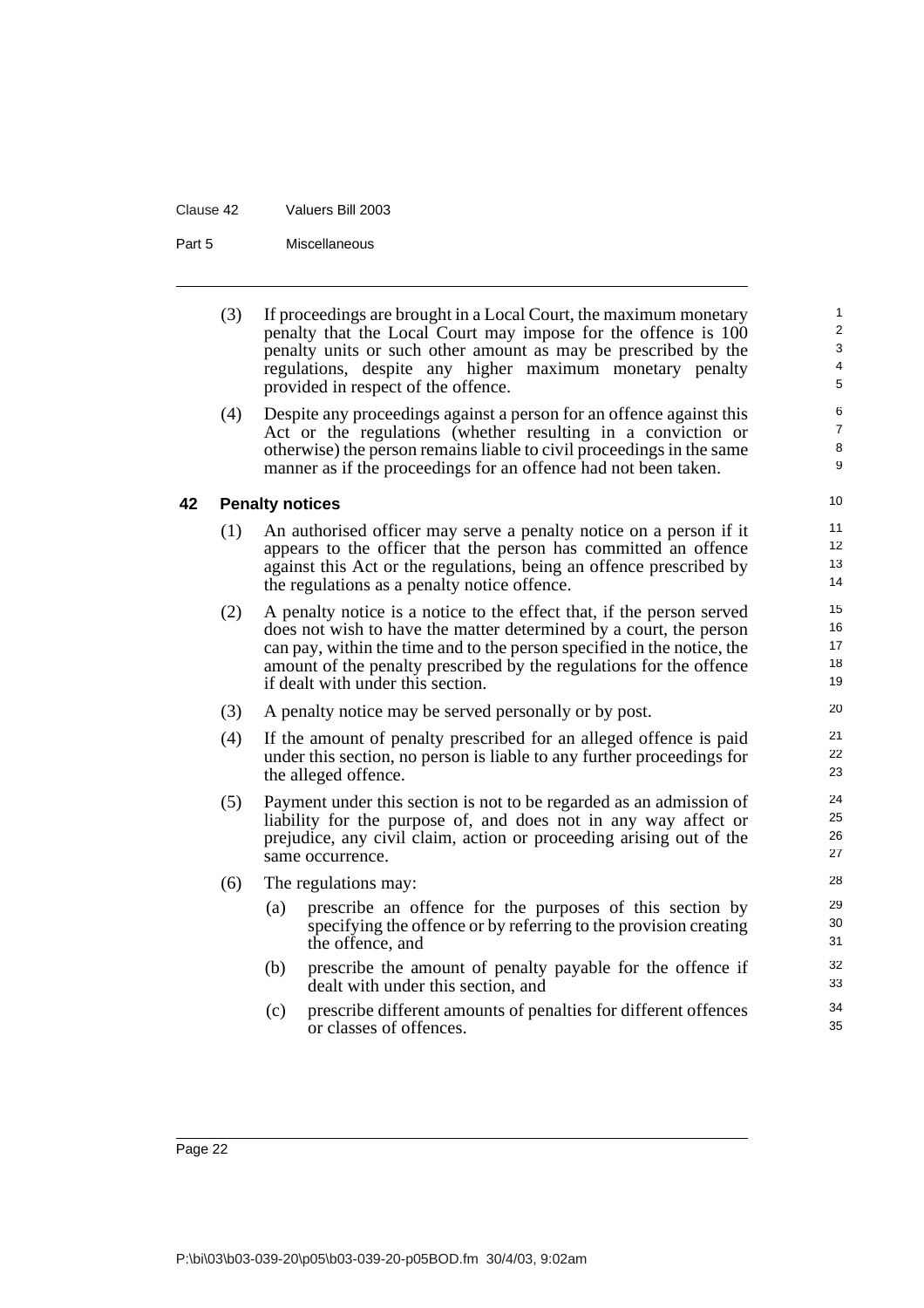| Valuers Bill 2003 | Clause 43 |
|-------------------|-----------|
| Miscellaneous     | Part 5    |

- (7) The amount of a penalty prescribed under this section for an offence is not to exceed the maximum amount of penalty that could be imposed for the offence by a court.
- (8) This section does not limit the operation of any other provision of, or made under, this or any other Act relating to proceedings that may be taken in respect of offences.

(9) In this section:

*authorised officer* means a person authorised in writing by the Director-General as an authorised officer for the purposes of this section.

#### <span id="page-32-0"></span>**43 Time for laying information**

Proceedings for an offence against this Act or the regulations may be commenced within 3 years after the date on which the offence is alleged to have been committed or, with the consent of the Attorney General, at any time.

#### <span id="page-32-1"></span>**44 Offences by corporations**

- (1) If a corporation contravenes, whether by act or omission, any provision of this Act or the regulations, each director of the corporation, and each person concerned in the management of the corporation, is taken to have contravened the same provision unless the director or person satisfies the court that:
	- (a) he or she was not in a position to influence the conduct of the corporation in relation to its contravention of the provision, or
	- (b) he or she, being in such a position, used all due diligence to prevent the contravention by the corporation.
- (2) A person may be proceeded against and convicted under a provision pursuant to subsection (1) whether or not the corporation has been proceeded against or been convicted under that provision.
- (3) Nothing in subsection (1) prejudices or affects any liability imposed by a provision of this Act or the regulations on any corporation by which an offence against the provision is actually committed.

#### <span id="page-32-2"></span>**45 Repeals**

The *Valuers Registration Act 1975* and *Valuers Registration Regulation 2001* are repealed.

32 33 34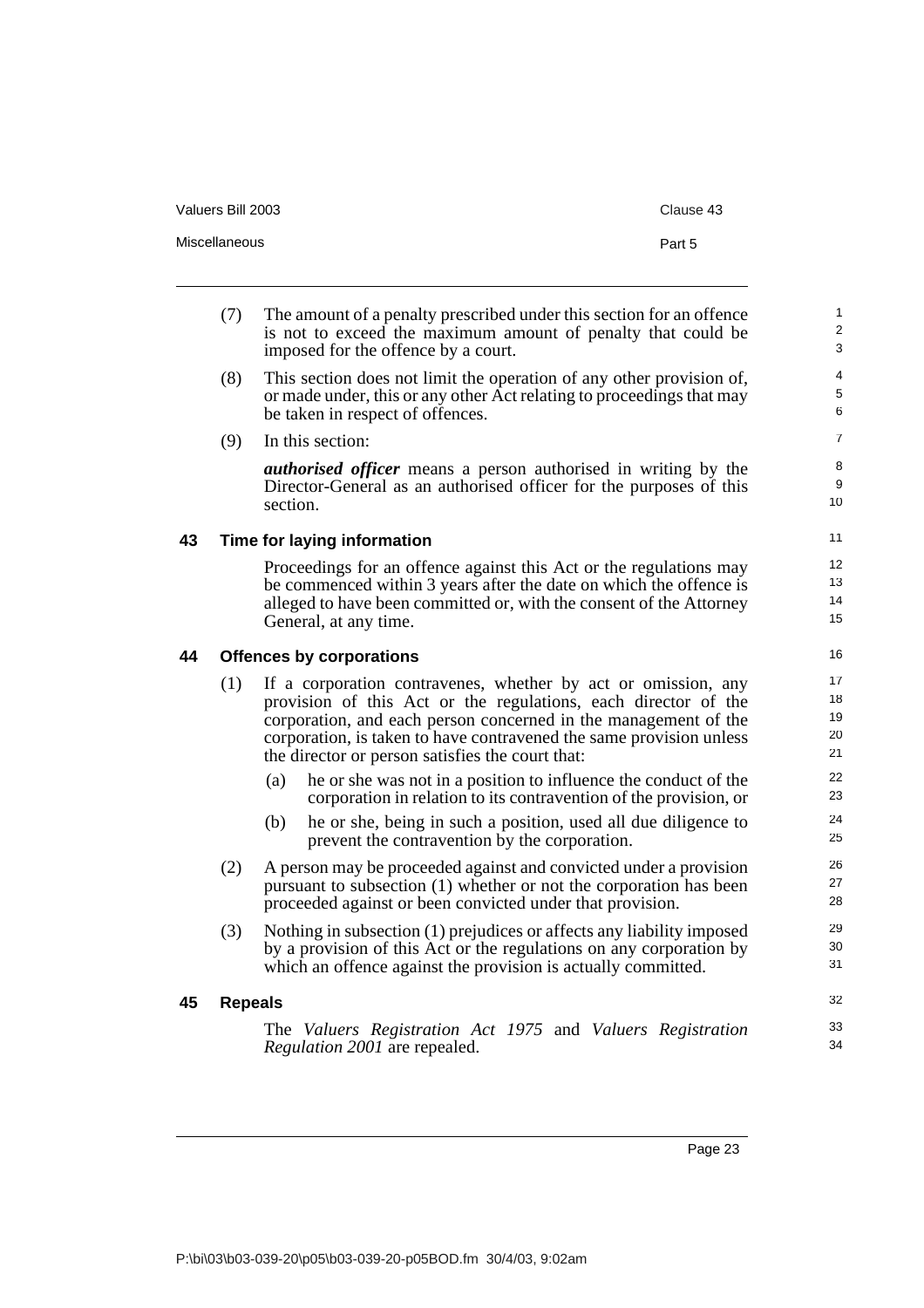| Clause 46 | Valuers Bill 2003 |
|-----------|-------------------|
|           |                   |

Part 5 Miscellaneous

<span id="page-33-3"></span><span id="page-33-2"></span><span id="page-33-1"></span><span id="page-33-0"></span>

| 46 |     | <b>Amendment of other Acts</b>                                      | $\mathbf{1}$   |
|----|-----|---------------------------------------------------------------------|----------------|
|    |     | Schedule 1 has effect.                                              | 2              |
| 47 |     | <b>Savings and transitional provisions</b>                          | 3              |
|    |     | Schedule 2 has effect.                                              | 4              |
| 48 |     | <b>Regulations</b>                                                  | 5              |
|    |     | The Governor may make regulations, not inconsistent with this Act,  | 6              |
|    |     | for or with respect to any matter that by this Act is required or   | $\overline{7}$ |
|    |     | permitted to be prescribed or that is necessary or convenient to be | 8              |
|    |     | prescribed for carrying out or giving effect to this Act.           | 9              |
| 49 |     | <b>Review of Act</b>                                                | 10             |
|    | (1) | The Minister is to review this Act to determine whether the policy  | 11             |
|    |     | objectives of the Act remain valid and whether the terms of the Act | 12             |
|    |     | remain appropriate for securing those objectives.                   | 13             |
|    | (2) | The review is to be undertaken as soon as possible after the period | 14             |
|    |     | of 5 years from the date of assent to this Act.                     | 15             |
|    | (3) | A report on the outcome of the review is to be tabled in each House | 16             |
|    |     | of Parliament within 12 months after the end of the period of 5     | 17             |
|    |     | years.                                                              | 18             |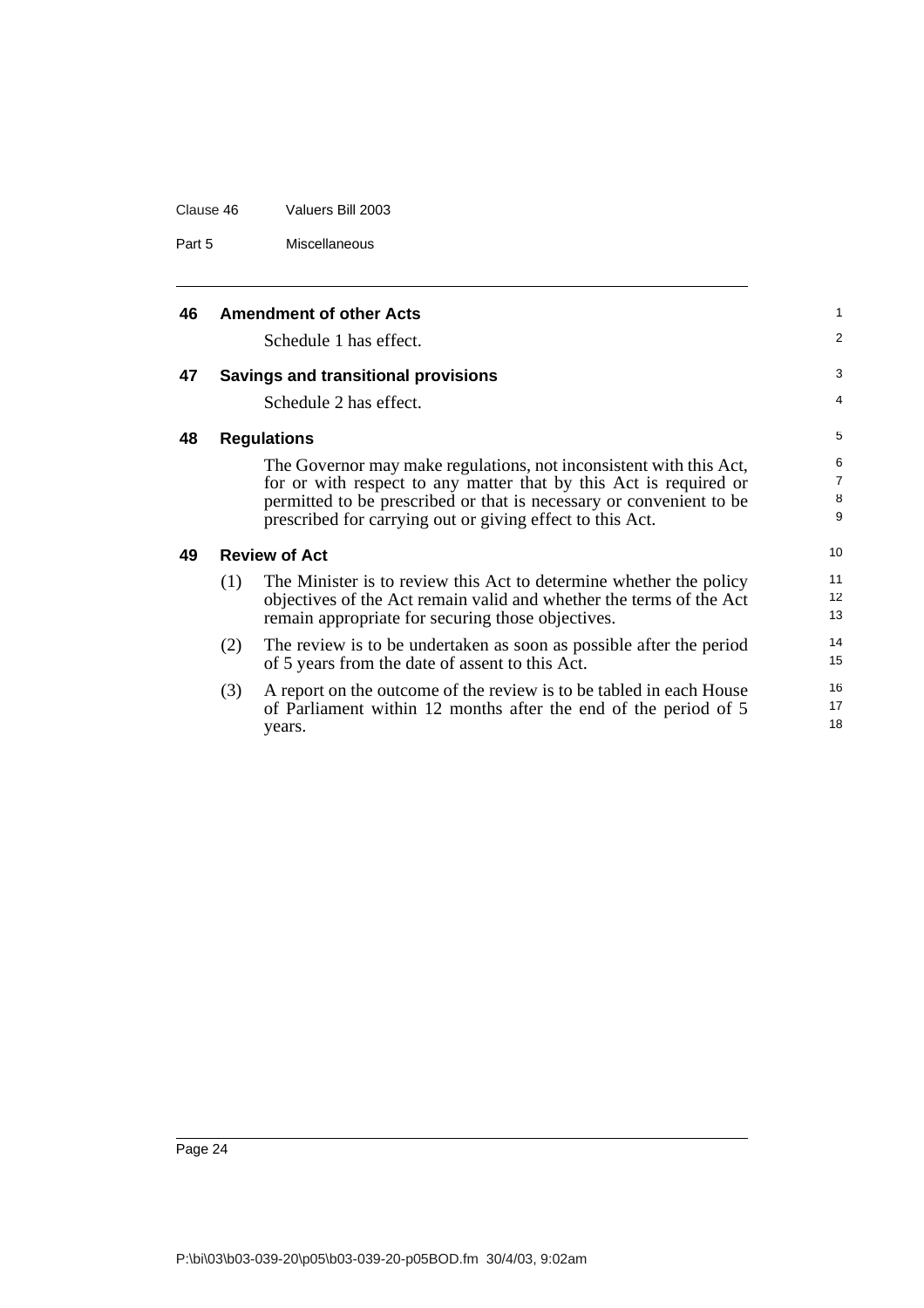$\frac{1}{2}$ 

 $\bar{z}$ 

Amendment of other Acts **Schedule 1** 

<span id="page-34-0"></span>

|                  | <b>Schedule 1 Amendment of other Acts</b><br>(Section 46)                                                                             | $\mathbf{1}$<br>$\overline{2}$ |
|------------------|---------------------------------------------------------------------------------------------------------------------------------------|--------------------------------|
| 1.1              | Aboriginal Land Rights Act 1983 No 42                                                                                                 | 3                              |
|                  | Section 38 Purchase, lease etc of property                                                                                            | 4                              |
|                  | Omit "registered real estate valuer (within the meaning of the Valuers<br>Registration Act 1975)" from subsection (6).                | 5<br>6                         |
|                  | Insert instead "registered valuer (within the meaning of the Valuers Act<br>$2003$ ".                                                 | $\overline{7}$<br>8            |
| 1.2 <sub>2</sub> | <b>Community Land Development Act 1989 No 201</b>                                                                                     | 9                              |
|                  | <b>Section 3 Definitions</b>                                                                                                          | 10                             |
|                  | Omit the definition of <i>registered valuer</i> from section $3(1)$ .                                                                 | 11                             |
|                  | Insert instead:                                                                                                                       | 12                             |
|                  | <i>registered valuer</i> means a registered valuer under the <i>Valuers</i><br>Act 2003.                                              | 13<br>14                       |
| 1.3              | <b>Community Land Management Act 1989 No 202</b>                                                                                      | 15                             |
|                  | <b>Section 3 Definitions</b>                                                                                                          | 16                             |
|                  | Omit the definition of <i>registered valuer</i> from section $3(1)$ .                                                                 | 17                             |
|                  | Insert instead:                                                                                                                       | 18                             |
|                  | registered valuer means a registered valuer under the Valuers<br>Act 2003.                                                            | 19<br>20                       |
| 1.4              | Fair Trading Act 1987 No 68                                                                                                           | 21                             |
| $[1]$            | <b>Section 8 Delegation by Director-General</b>                                                                                       | 22                             |
|                  | Omit section $8(1)(g)$ .                                                                                                              | 23                             |
| [2]              | <b>Section 25I Functions</b>                                                                                                          | 24                             |
|                  | Omit "Valuers Registration Act 1975" from paragraph (a) of the definition<br>of <i>property services industry</i> in section 25I (2). | 25<br>26                       |
|                  | Insert instead "Valuers Act 2003".                                                                                                    | 27                             |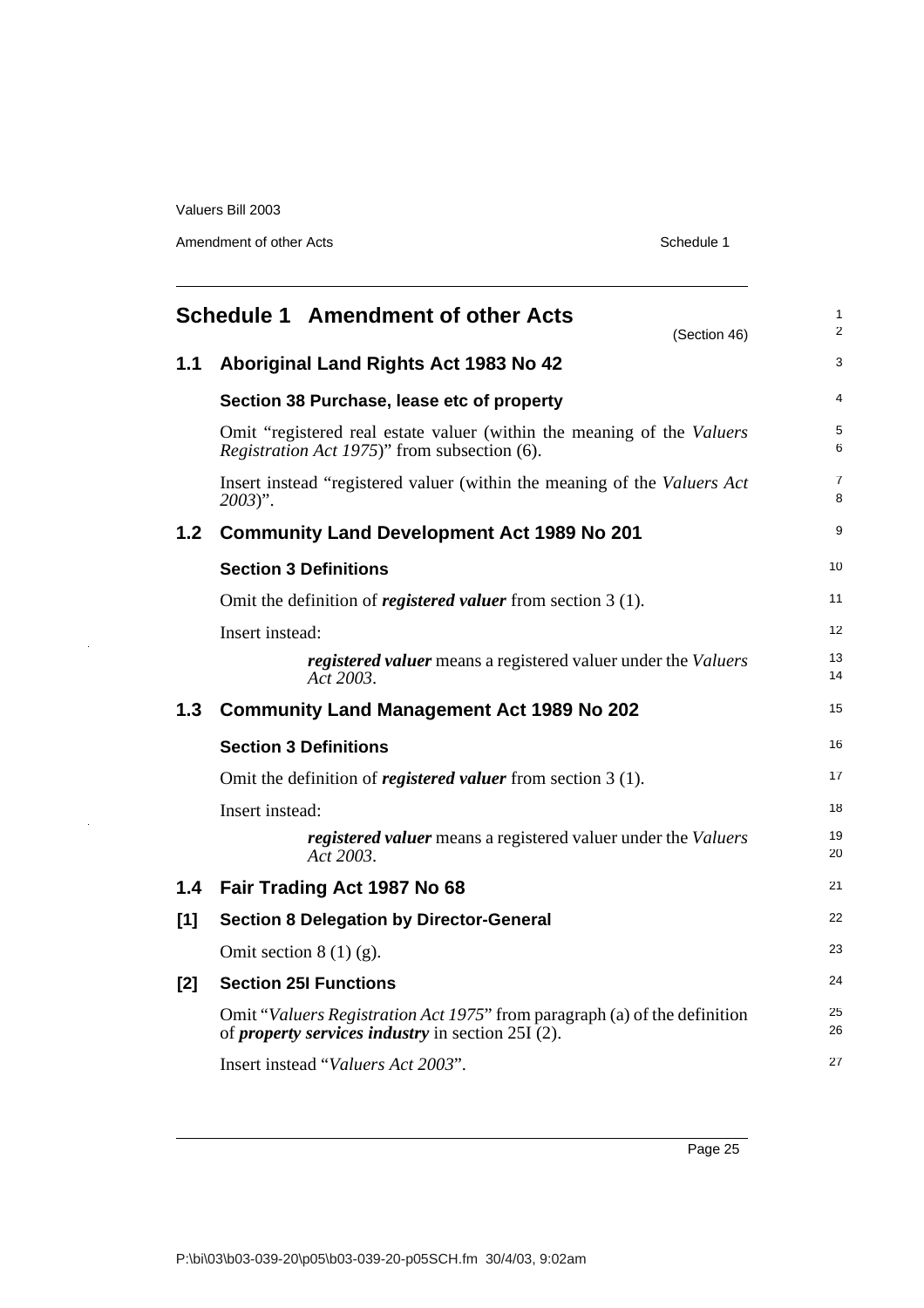| Schedule 1 | Amendment of other Acts |
|------------|-------------------------|
|------------|-------------------------|

 $\bar{z}$ 

 $\hat{\mathcal{A}}$ 

 $\bar{z}$ 

 $\hat{\boldsymbol{\gamma}}$ 

| 1.5 | <b>Fines Act 1996 No 99</b>                                               | $\mathbf{1}$            |
|-----|---------------------------------------------------------------------------|-------------------------|
|     | Schedule 1 Statutory provisions under which penalty notices<br>issued     | $\overline{2}$<br>3     |
|     | Insert in appropriate order:                                              | $\overline{\mathbf{4}}$ |
|     | Valuers Act 2003, section 42                                              | 5                       |
| 1.6 | Law Enforcement (Powers and Responsibilities) Act 2002<br><b>No 103</b>   | 6<br>$\overline{7}$     |
|     | <b>Schedule 2 Search warrants under other Acts</b>                        | 8                       |
|     | Insert in appropriate order:                                              | 9                       |
|     | Valuers Act 2003, section 36                                              | 10                      |
| 1.7 | Licensing and Registration (Uniform Procedures) Act 2002<br><b>No 28</b>  | 11<br>12                |
|     | Schedule 2 Registration to which Part 3 of Act applies                    | 13                      |
|     | Omit the matter relating to the Valuers Registration Act 1975.            | 14                      |
|     | Insert instead:                                                           | 15                      |
|     | <b>Valuers Act 2003</b>                                                   |                         |
|     | section 10, registration as a valuer                                      | 16                      |
| 1.8 | Property, Stock and Business Agents Act 2002 No 66                        | 17                      |
|     | Section 189 Application of money in Statutory Interest Account            | 18                      |
|     | Omit "Valuers Registration Act 1975" from subsection (2) (d).             | 19                      |
|     | Insert instead "Valuers Act 2003".                                        | 20                      |
| 1.9 | Search Warrants Act 1985 No 37                                            | 21                      |
|     | <b>Section 10 Definitions</b>                                             | 22                      |
|     | Insert in alphabetical order of Acts in the definition of search warrant: | 23                      |
|     | section 36 of the Valuers Act 2003,                                       | 24                      |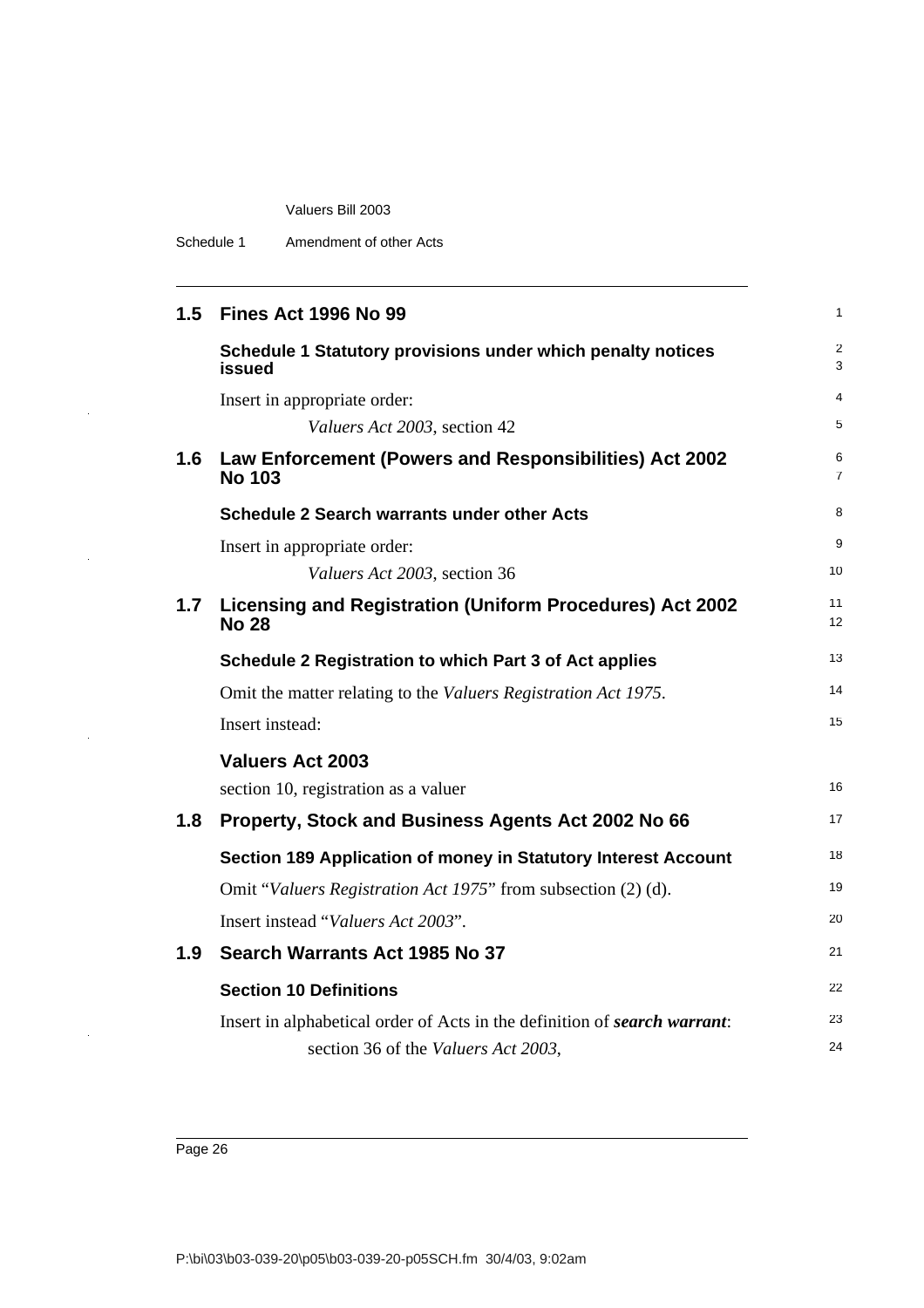l,

Amendment of other Acts **Schedule 1** 

| 1.10 Strata Schemes (Freehold Development) Act 1973 No 68                                                                                                          | $\mathbf{1}$        |
|--------------------------------------------------------------------------------------------------------------------------------------------------------------------|---------------------|
| Section 28QAA Revised schedule of unit entitlements                                                                                                                | $\overline{2}$      |
| Omit "practising real estate valuer registered under the Valuers"<br>Registration Act 1975" from subsection (4).                                                   | 3<br>$\overline{4}$ |
| Insert instead "registered valuer under the Valuers Act 2003".                                                                                                     | 5                   |
| 1.11 Strata Schemes (Leasehold Development) Act 1986 No 219                                                                                                        | 6                   |
| Section 57AAA Revised schedule of unit entitlements                                                                                                                | $\overline{7}$      |
| Omit "practising real estate valuer registered under the Valuers<br><i>Registration Act 1975</i> " from subsection (4).                                            | 8<br>9              |
| Insert instead "registered valuer under the Valuers Act 2003".                                                                                                     | 10                  |
| 1.12 Strata Schemes Management Act 1996 No 138                                                                                                                     | 11                  |
| Section 183 Order for reallocation of unit entitlements                                                                                                            | 12                  |
| Omit "the holder of a current certificate of registration under the Valuers"<br>Registration Act 1975 as a practising real estate valuer" from section 183<br>(5). | 13<br>14<br>15      |
| Insert instead "a registered valuer under the <i>Valuers Act 2003</i> ".                                                                                           | 16                  |
| 1.13 Trustee Act 1925 No 14                                                                                                                                        | 17                  |
| Section 18 Ratio of loan to value                                                                                                                                  | 18                  |
| Omit "Valuers Registration Act 1975" from section 18 (2).                                                                                                          | 19                  |
| Insert instead "Valuers Act 2003".                                                                                                                                 | 20                  |
| 1.14 Valuation of Land Act 1916 No 2                                                                                                                               | 21                  |
| <b>Section 13C Contested contracts</b>                                                                                                                             | 22                  |
| Omit section 13C (4). Insert instead:                                                                                                                              | 23                  |
| In this section, <i>qualified person</i> means:<br>(4)                                                                                                             | 24                  |
| a person who is a registered valuer under the Valuers<br>(a)<br>Act 2003, or                                                                                       | 25<br>26            |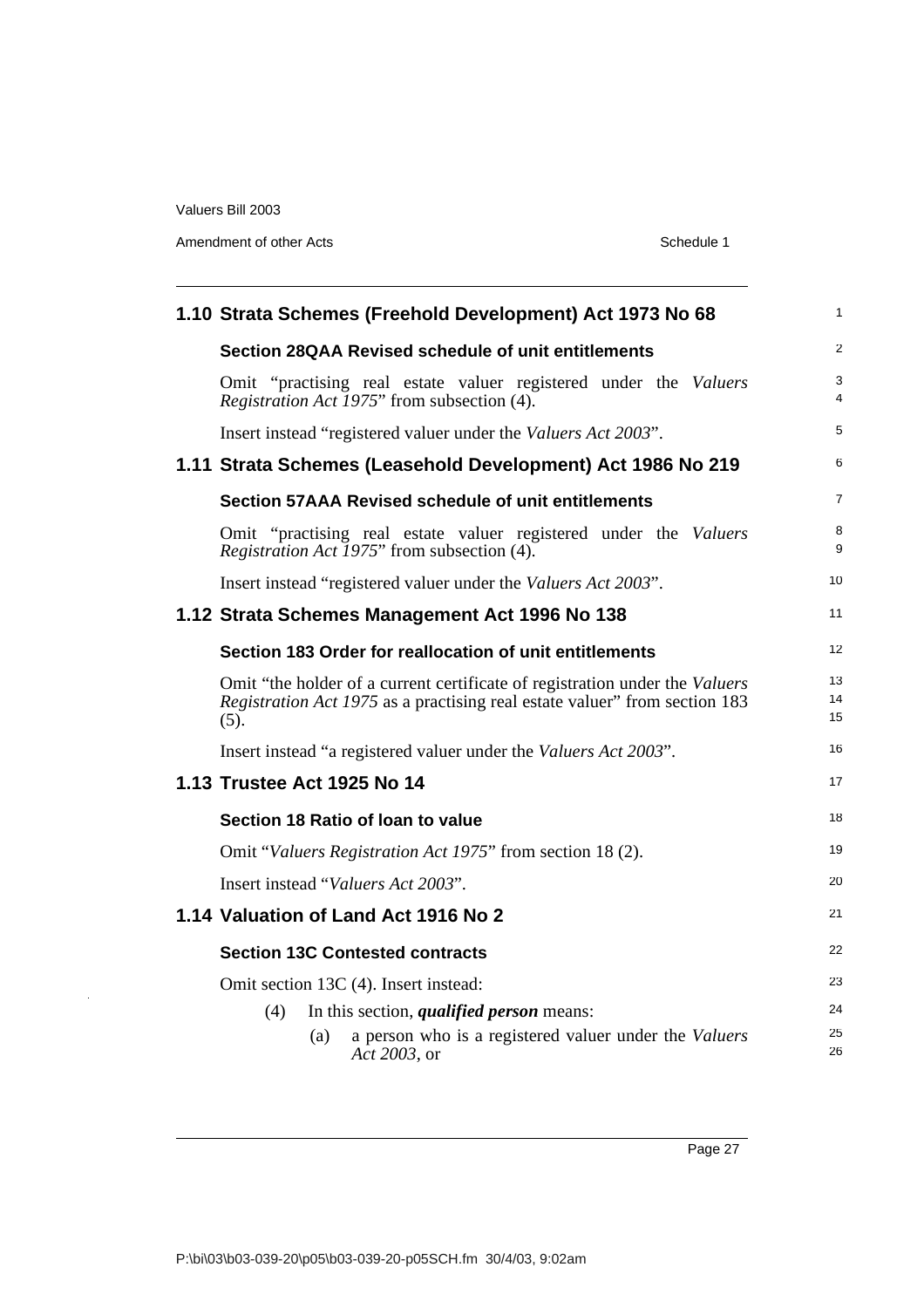| Schedule 1<br>Amendment of other Acts |
|---------------------------------------|
|---------------------------------------|

|       | a corporation in respect of which at least one of its<br>(b)<br>directors or employees is a registered valuer under the<br>Valuers Act 2003,                              | $\mathbf{1}$<br>$\overline{2}$<br>3 |
|-------|---------------------------------------------------------------------------------------------------------------------------------------------------------------------------|-------------------------------------|
|       | and includes the State Valuation Office and any other public<br>agency within which persons who are registered valuers under<br>the <i>Valuers Act 2003</i> are employed. | $\overline{4}$<br>$\mathbf 5$<br>6  |
|       | <b>1.15 Valuers Act 2003</b>                                                                                                                                              | $\overline{7}$                      |
| [1]   | <b>Section 36 Search warrants</b>                                                                                                                                         | 8                                   |
|       | Insert "under this Act" after "authorised officer" wherever occurring in<br>section 36 (1) and where firstly occurring in section 36 (2).                                 | 9<br>10                             |
| [2]   | Section 36 (1) and (2)                                                                                                                                                    | 11                                  |
|       | Omit "authorised justice" wherever occurring.                                                                                                                             | 12                                  |
|       | Insert instead "authorised officer within the meaning of the Law<br>Enforcement (Powers and Responsibilities) Act 2002".                                                  | 13<br>14                            |
| $[3]$ | <b>Section 36 (3)</b>                                                                                                                                                     | 15                                  |
|       | Omit "Part 3 of the Search Warrants Act 1985".                                                                                                                            | 16                                  |
|       | Insert instead "Division 4 of Part 5 of the Law Enforcement (Powers and<br><i>Responsibilities</i> ) Act 2002".                                                           | 17<br>18                            |
| $[4]$ | <b>Section 36 (4)</b>                                                                                                                                                     | 19                                  |
|       | Omit the subsection.                                                                                                                                                      | 20                                  |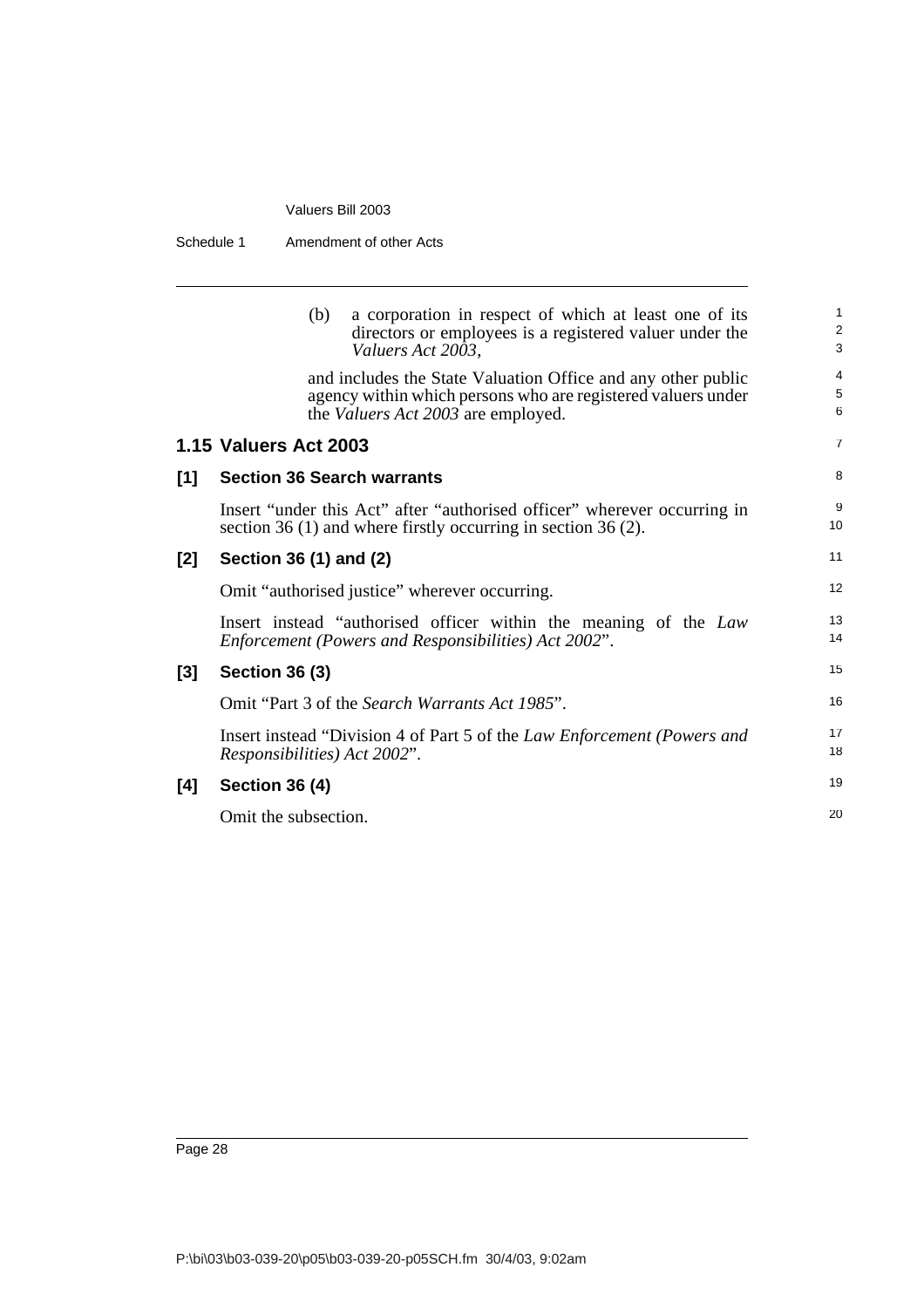Savings and transitional provisions Schedule 2 and Schedule 2

<span id="page-38-0"></span>

|              |                                                             | <b>Schedule 2 Savings and transitional provisions</b><br>(Section 47)                                                                                                                                                                                           | 1<br>$\overline{2}$ |
|--------------|-------------------------------------------------------------|-----------------------------------------------------------------------------------------------------------------------------------------------------------------------------------------------------------------------------------------------------------------|---------------------|
| Part 1       |                                                             | <b>Preliminary</b>                                                                                                                                                                                                                                              | 3                   |
| 1            |                                                             | <b>Regulations</b>                                                                                                                                                                                                                                              | 4                   |
|              | (1)                                                         | The regulations may contain provisions of a savings or transitional<br>nature consequent on the enactment of the following Acts:<br>this Act                                                                                                                    | 5<br>6<br>7         |
|              | (2)                                                         | Any such provision may, if the regulations so provide, take effect<br>from the date of assent to the Act concerned or a later date.                                                                                                                             | 8<br>9              |
|              | (3)                                                         | To the extent to which any such provision takes effect from a date<br>that is earlier than the date of its publication in the Gazette, the<br>provision does not operate so as:                                                                                 | 10<br>11<br>12      |
|              |                                                             | to affect, in a manner prejudicial to any person (other than the<br>(a)<br>State or an authority of the State), the rights of that person<br>existing before the date of its publication, or                                                                    | 13<br>14<br>15      |
|              |                                                             | to impose liabilities on any person (other than the State or an<br>(b)<br>authority of the State) in respect of anything done or omitted<br>to be done before the date of its publication.                                                                      | 16<br>17<br>18      |
|              | Part 2<br>Provisions consequent on enactment of this<br>Act |                                                                                                                                                                                                                                                                 | 19<br>20            |
| $\mathbf{2}$ |                                                             | <b>Definition</b>                                                                                                                                                                                                                                               | 21                  |
|              |                                                             | In this Schedule:                                                                                                                                                                                                                                               | 22                  |
|              |                                                             | former Act means the Valuers Registration Act 1975.                                                                                                                                                                                                             | 23                  |
| 3            |                                                             | <b>Amendments of other Acts</b>                                                                                                                                                                                                                                 | 24                  |
|              | (1)                                                         | A reference to this Act in section 63D $(2)$ (c) of the <i>Property</i> , <i>Stock</i><br>and Business Agents Act 1941 or in section 189 $(2)$ (d) of the<br>Property, Stock and Business Agents Act 2002 is taken to include a<br>reference to the former Act. | 25<br>26            |
|              | (2)                                                         | The amendment of a provision of another Act by Schedule 1 to this<br>Act does not affect the operation of the provision in respect of any<br>act or omission before the commencement of the amendment.                                                          | 28<br>29<br>30      |